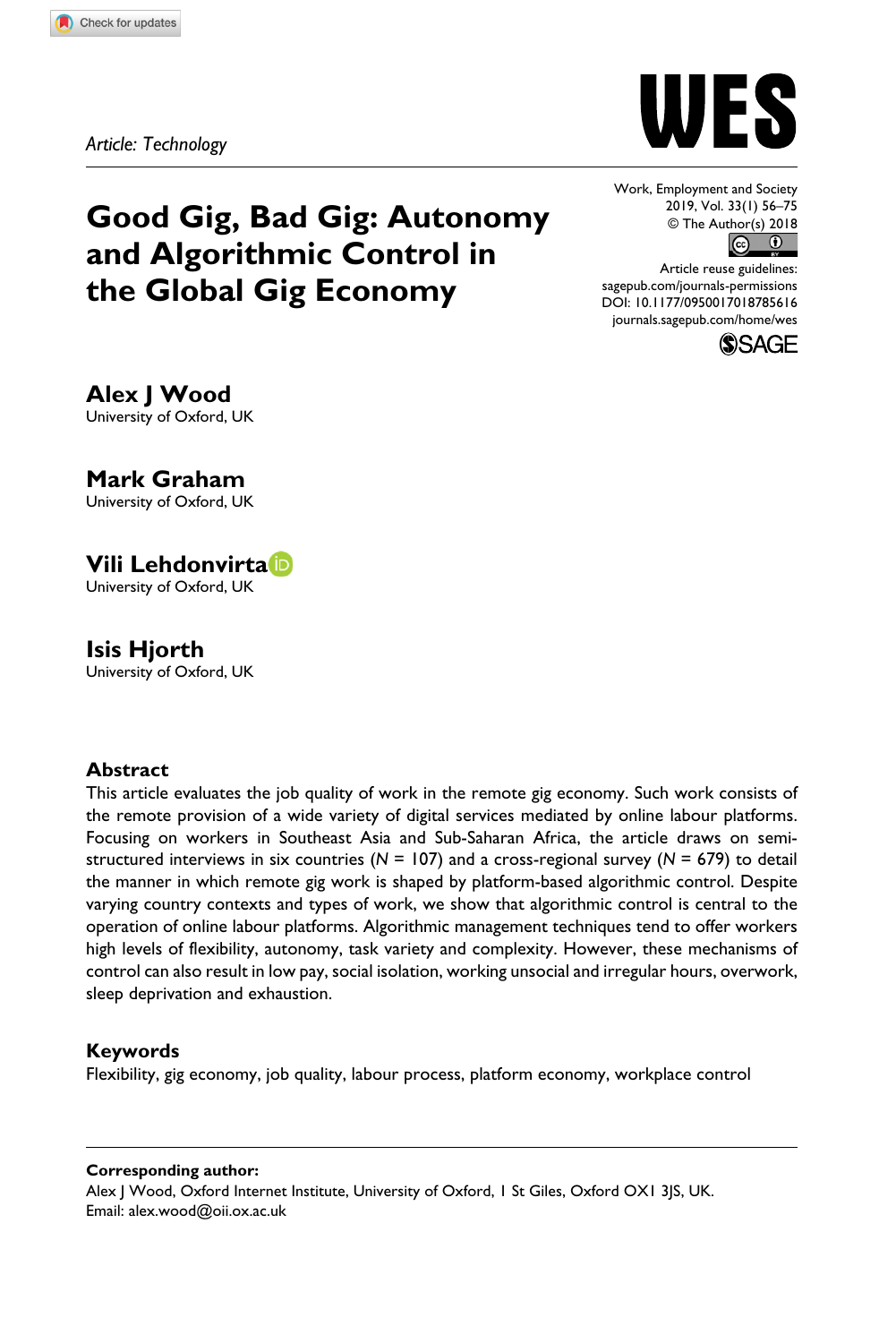### **Introduction**

The 'gig economy' has emerged as a key theme in a recent independent review of modern employment practices (Taylor et al., 2017). The review was commissioned by the UK government in response to the perceived growth of precarious work. The review defined the gig economy as 'people using apps [also commonly known as platforms] to sell their labour' (Taylor et al., 2017: 23). In Britain, Lepanjuuri et al. (2018) find that 4.4% of adults have worked in the gig economy in the last year and suggest that 2.4% of adults do so at least monthly. The gig economy consists both of work that is transacted via platforms but delivered locally and thus requires the worker to be physically present, and work that is transacted and delivered remotely via platforms (Huws et al., 2016). Local gig work includes food delivery, couriering, transport and manual labour. Remote gig work by contrast consists of the remote provision of a wide variety of digital services, ranging from data entry to software programming (see Table 1), via platforms such as Amazon Mechanical Turk (MTurk), Fiverr, Freelancer.com and Upwork. Though locally delivered gig work has received much attention, surveys suggest that the remote type makes up a similar proportion of the UK gig economy (Chartered Institute of Personnel Development (CIPD), 2017; Huws et al., 2016; Lepanjuuri et al., 2018). Globally, 70 million workers are estimated to have registered with online labour platforms that facilitate remote forms of gig work (Heeks, 2017). An index measuring the utilisation of online labour platforms suggests that their use is growing at an annual rate of 26% (Kässi and Lehdonvirta, 2016).

Although the absolute number of workers in the gig economy remains relatively small, there is concern among the public and policy makers in high-income countries regarding its implications for the future of work. For instance, it has been argued to fragment work, increase casualisation and undermine the standard employment relationship (De Stefano, 2016). Among policy makers in lower- and middle-income countries and institutions concerned with fostering economic development, the growth of gig work has generally been received more positively. A range of initiatives have been created with the aim of capitalising on the opportunities presented by online outsourcing and remote gig work in order to bring millions of jobs to potential workers in lower-income countries (The Rockefeller Foundation, 2013; United Nations Development Programme (UNDP), 2016; World Bank, 2016). However, research on the quality of remote gig work remains limited, both in the number of studies undertaken and breadth of platforms and countries investigated (D'Cruz and Noronha, 2016).

In the context of limited scholarship on the topic and the growth of the gig economy, this article makes two important contributions. First, it identifies commonalities in the 'job quality' of remote gig work across various national contexts and types of work. Second, it provides a theoretically informed explanation for these outcomes. The article uses 107 semi-structured interviews and a survey of 679 Southeast Asian and Sub-Saharan African workers to identify common themes in the experiences of online gig workers. This provides us with data from workers undertaking a range of tasks within differing national contexts. The existence of commonalities in job quality despite the heterogeneity of our sample is surprising, but can be explained by technology and power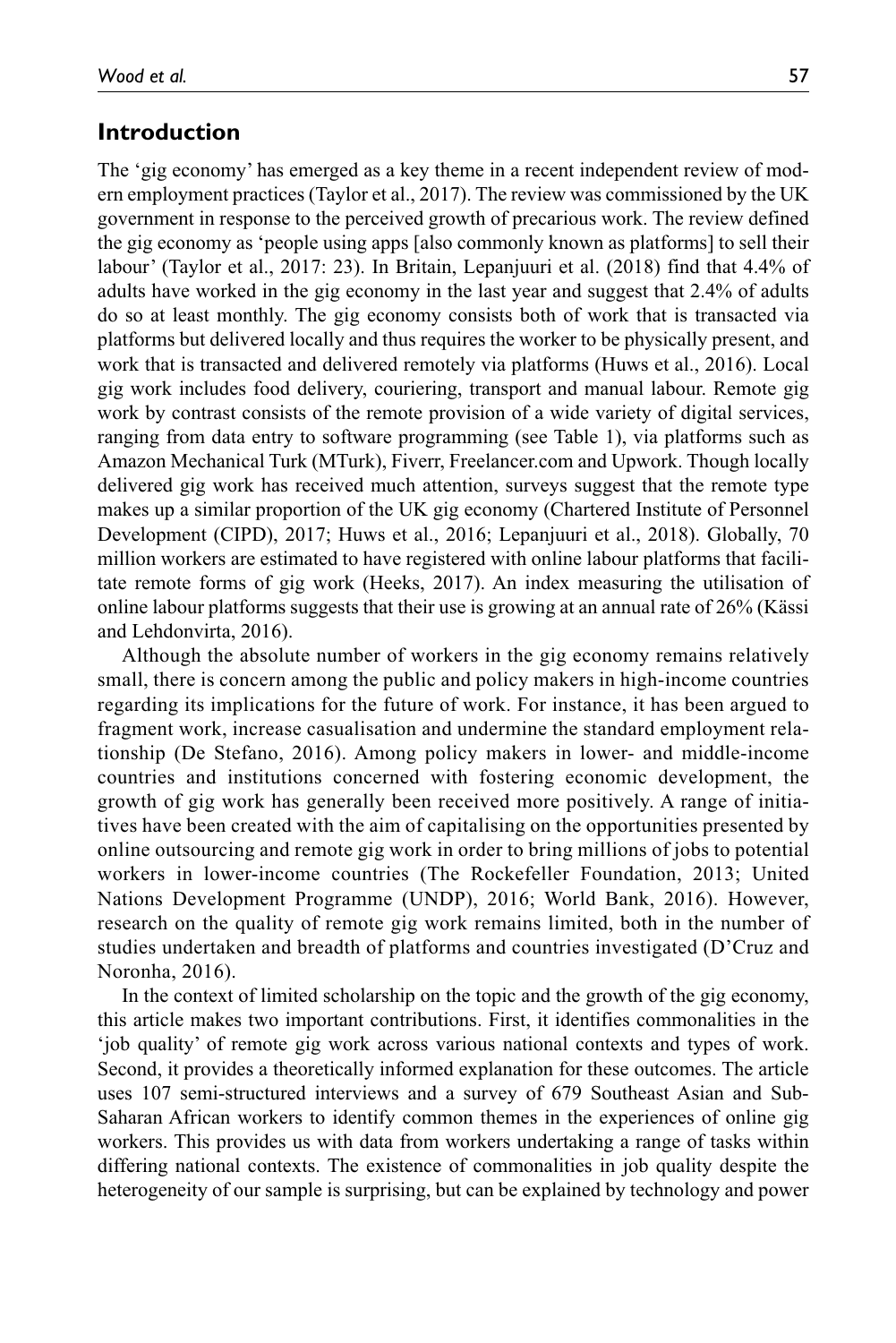| Occupation class                    | Examples of projects       |
|-------------------------------------|----------------------------|
| Professional services               | Accounting                 |
|                                     | Consulting                 |
|                                     | Financial planning         |
|                                     | Human resources            |
|                                     | Legal services             |
|                                     | Project management         |
| Clerical and data entry             | <b>Customer service</b>    |
|                                     | Data entry                 |
|                                     | Tech support               |
|                                     | Transcription              |
|                                     | Virtual assistant          |
|                                     | Web research               |
| Creative and multimedia             | Animation                  |
|                                     | Architecture               |
|                                     | Audio                      |
|                                     | Logo design                |
|                                     | Photography                |
|                                     | Presentations              |
|                                     | Video acting               |
|                                     | Video production           |
| Sales and marketing support         | Ad posting                 |
|                                     | Lead generation            |
|                                     | Search engine optimization |
|                                     | Telemarketing              |
| Software development and technology | Data science               |
|                                     | Game development           |
|                                     | Mobile development         |
|                                     | QA and testing             |
|                                     | Server maintenance         |
|                                     | Software development       |
|                                     | Web development            |
|                                     | Web scraping               |
| Writing and translation             | Academic writing           |
|                                     | Article writing            |
|                                     | Copywriting                |
|                                     | Creative writing           |
|                                     | <b>Technical writing</b>   |
|                                     | Translation                |
|                                     |                            |

**Table 1.** Online gig work (reproduced from Kässi and Lehdonvirta, 2016).

producing regularities in worker–platform, worker–client and worker–worker relations. Our analysis highlights the importance of algorithmic control systems, labour oversupply and high levels of competition between workers for job quality outcomes.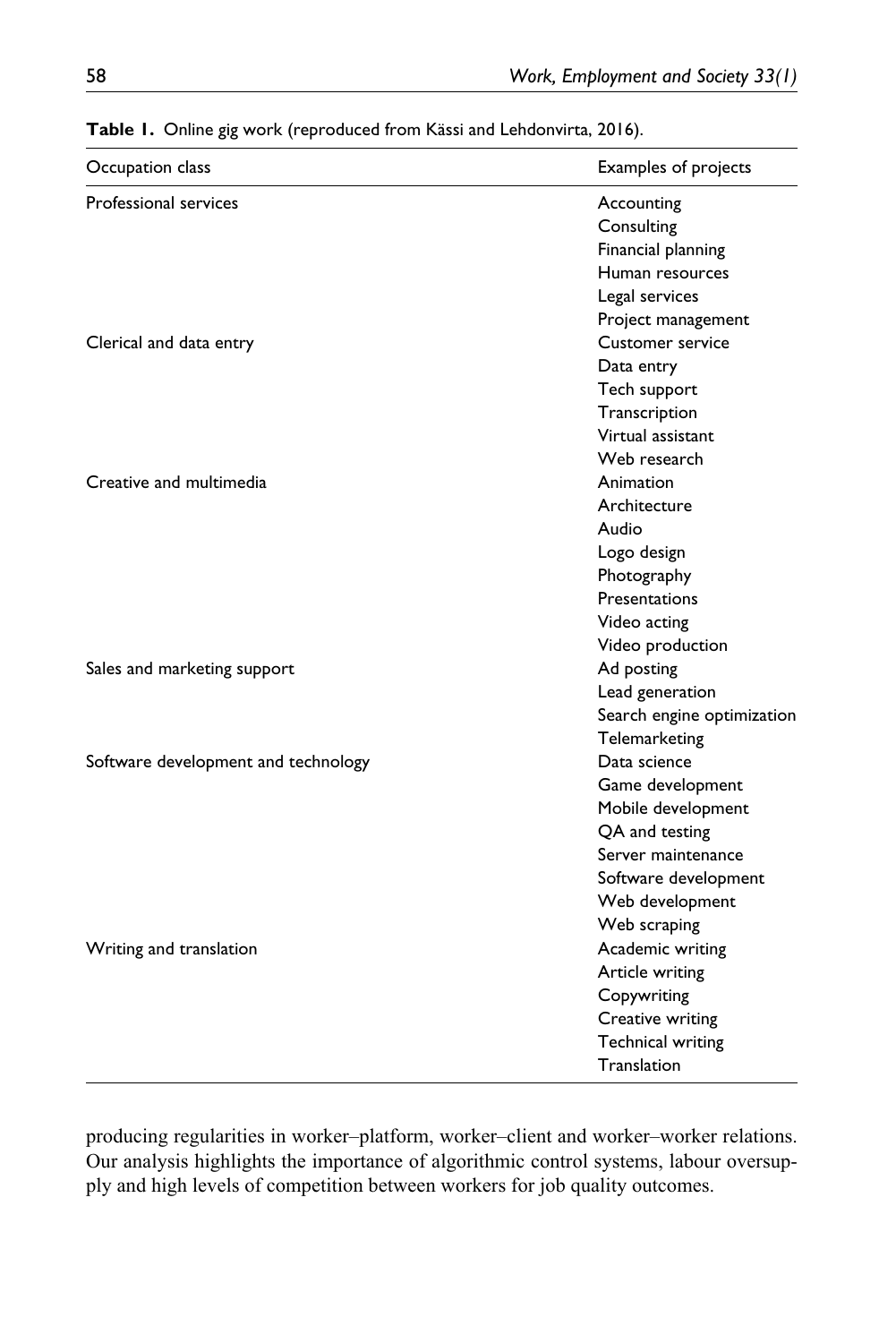# **The growth of market-mediated, open employment relations**

Kalleberg (2011) highlights the growth of 'market-mediated, open employment relationships' in the United States.<sup>1</sup> This form of employment relationship entails the replacement of administrative rules with market mechanisms for determining job outcomes. It also entails the shifting of economic risks and responsibility for skill development on to workers, as firms are no longer willing to provide security and training for their workforces. Market-mediated, open employment relationships are 'based on free market forces and competition and are associated with relatively weak labour market institutions, standards and regulations'. They can be contrasted with closed employment relations based on strong institutional protections 'derived from unions or firm internal labour markets' (Kalleberg, 2011: 83). In high-income countries, the growth of the gig economy can be situated within this context and has thus been seen as a threat to the closed employment relations which dominated the post-war period; being equated with the fragmentation, casualisation and precarisation of work in high-income countries (De Stefano, 2016; Standing, 2016).

Webster et al. (2008) document how closed employment relations also grew in lowand middle-income countries during the post-war period. Forms of state corporatism developed as the labour movements which often accompanied national liberation struggles were integrated by new post-colonial states. Workers in the formal economy were granted certain legal rights and guarantees over labour conditions, even as the majority of workers were excluded from this institutionalisation due to their location in a parallel informal economy. Early in the 1990s, state corporatism started to come under pressure, usually as a result of International Monetary Fund structural adjustment programmes aimed at achieving 'labour market flexibility' (Webster et al., 2008: 54). The resulting expansion of market-mediated, open employment relationships has been received less negatively in the low- and middle-income countries, perhaps because the majority of workers never had a chance to experience or benefit from closed employment relations in the first place.

The growth of online labour platforms in low- and middle-income countries has been seen as enabling a new wave of online outsourcing entailing employment growth and poverty reduction (The Rockefeller Foundation, 2013; UNDP, 2016; World Bank, 2016). Yet little is known about the job quality of the new opportunities being created.

# **Job quality and remote gig work**

The concept of job quality was originally developed in high-income countries and its application to lower- to middle-income countries has been limited, due to both paucity of data and the failure of the International Labour Organisation's (ILO) Decent Work programme (Burchell et al., 2014). However, there are some instances of studies investigating job quality in low- and middle-income countries, and the core dimensions are considered to be transferable (Burchell et al., 2016; Monteith and Giesbert, 2017). As Rubery and Grimshaw (2001: 167) point out, job quality is not only a concern for 'highlyskilled jobs or rich countries. It also relates to jobs at the low-skill end of the spectrum in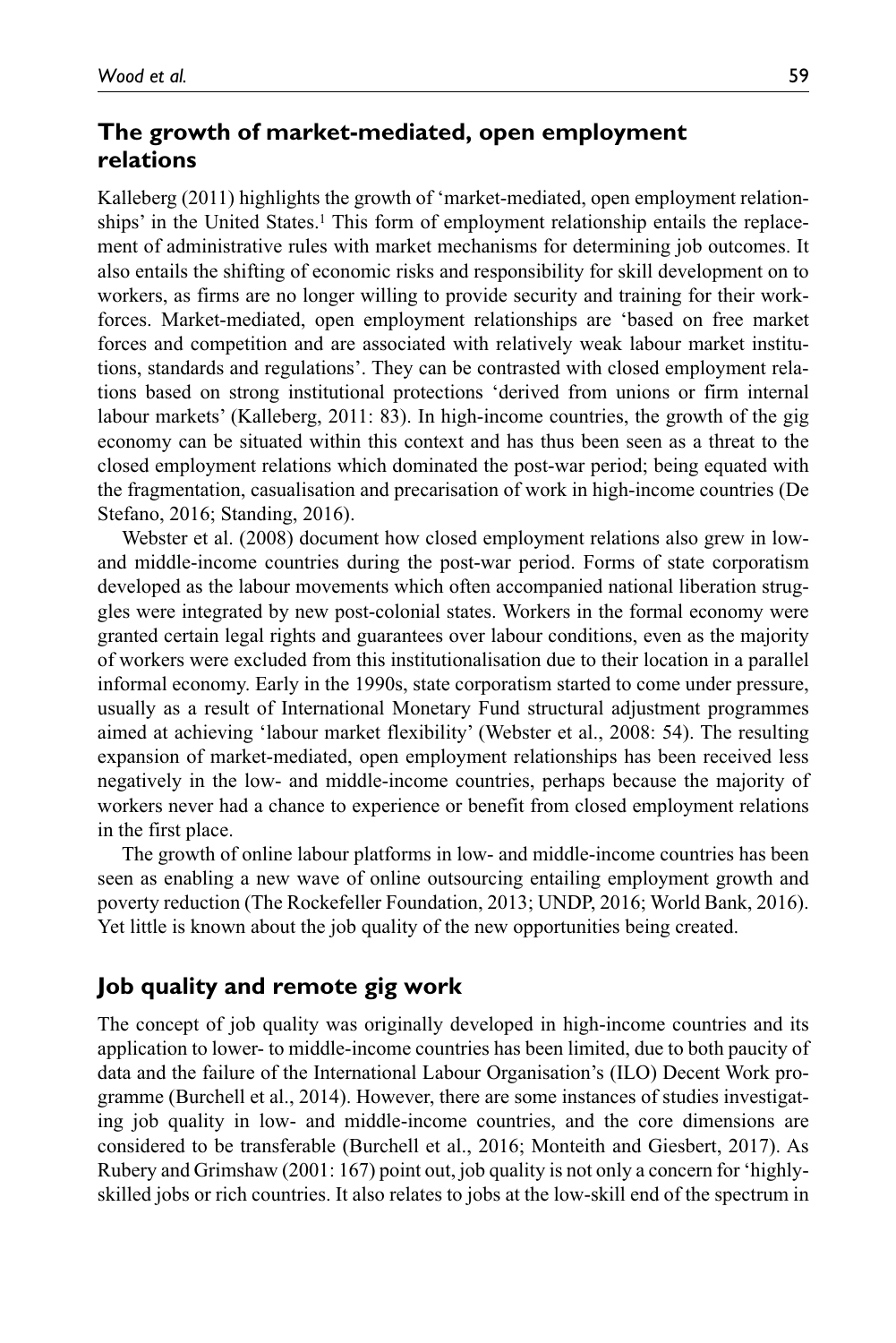every society.' Monteith and Giesbert (2017) use focus groups to investigate perceptions of job quality among informal sector workers in Uganda, Burkina Faso and Sri Lanka. They find that these workers value a number of the same features which have been considered important for job quality in high-income countries, such as income, health, autonomy, control over work activities and hours, and social contact.

One of the few detailed empirical investigations of remote gig work is Berg's (2016) survey of 1510 workers on MTurk and CrowdFlower. Berg (2016) finds low pay to be a problem, and that major contributors to low pay are the high ratio of unpaid work to paid labour and a lack of available work. Workers without alternative employment (around 40% of Berg's sample) lacked employment-linked social security (Berg, 2016). However, Berg's findings also highlight some positives. Workers controlled their place of work, which enabled the overcoming of barriers to labour market participation. Although these findings are important, their ability to illuminate the job quality of remote gig work more generally is limited. Both MTurk and CloudFlower are 'microwork' platforms, which by definition provide the most fragmented, deskilled and commodified work (Bergvall-Kåreborn and Howcroft, 2014; Lehdonvirta, 2016). MTurk's workforce is also geographically concentrated; recent surveys suggest that as much as 80% of the workers are located in the United States and 16% in India (Hitlin, 2016). MTurk and Crowdflower are thus in many ways not representative of wider remote gig work.

The world's largest platform for remote gig workers, Upwork, hosts both microwork and more skilled job tasks. This platform was the focus of a study by D'Cruz and Noronha (2016), who demonstrated that workers on the platform benefit from being able to control their place of work. The authors also identify some negatives, including high levels of uncertainty – though this was argued to result from part-time workers 'having restricted their efforts to enhance their positive experiences' (D'Cruz and Noronha, 2016: 51). Like their MTurk and CrowdFlower counterparts, D'Cruz and Noronha (2016) find that Upwork workers undertake substantial unpaid work in order to get paid work, and this invariably meant working at night. The competitive work organisation, whereby all workers can view each other's bids, was also found to be a source of downward pressure on pay rates. However, these findings are based upon telephone interviews with just 24 Indian workers. Existing research on the quality of online gig work is clearly limited, in terms of both the number of studies undertaken and the breadth of platforms and countries investigated. The initial aim of this article is to rectify these limitations by elucidating whether commonalities in job quality can be identified across two large remote gig work platforms and across six underexplored national contexts.

# *Explaining job quality*

A further issue with the extant remote gig economy literature is that it makes little attempt to explain job quality outcomes. Rubery and Grimshaw (2001: 165) argue that an important determinate of job quality is the ways in which information-communication technologies (ICTs) affect organisational forms, and that this will be critically shaped by the balance of bargaining power between employer and employee. Likewise, Mullan and Wajcman (2017) argue that the relationship between work-related time pressure and digital technology is mediated by work arrangements. Additionally, Silver (2003) demonstrates that once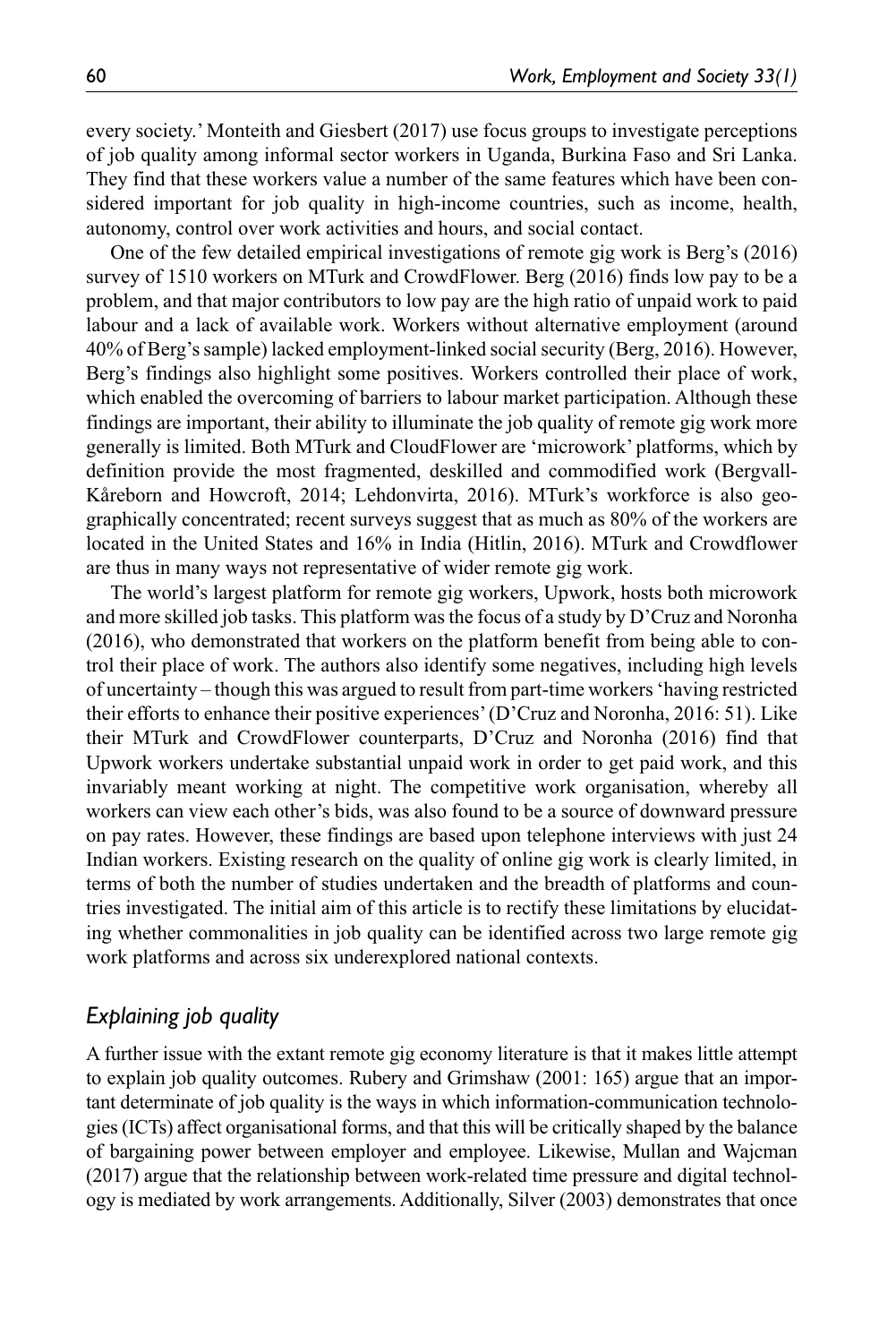

**Figure 1.** A model of job quality determinants.

adopted particular technologies impact on worker power in specific and often unintended ways. Worker power refers to 'the ability of employees, collectively or individually, to obtain an advantaged position in the stratification system' (Kalleberg, 2011: 31). Kalleberg (2011: 83) argues that in market-mediated employment relations, 'the centrality of market mechanisms makes individuals' resources […] more vital [than collective] sources of power'. Therefore, it is expected that 'marketplace bargaining power' – labour demand, skills and alternative non-wage sources of income (Silver, 2003; Wright, 2000) – will be key in determining job quality for remote gig workers.

It is important to recognise that workers do not only exert power relative to employers, but also relative to other workers (Kalleberg, 2011). Workers with differing levels of marketplace bargaining power are therefore expected to have divergent job quality experiences. Additionally, Monteith and Giesbert (2017) argue that the ability of work to provide particular capabilities and benefit well-being is dependent on what they term social and environmental conversion factors. Taking these conversion factors into account is held to be of particular benefit to job quality studies in informal, developing country contexts. In particular, Monteith and Giesbert (2017) highlight the mediating effects of health and educational systems, gender norms and relations. These insights are combined in Figure 1.

### *Digital control*

Concerning the impact of technology on organisational forms, many sociological accounts of ICTs, in both high-income and lower-income countries, emphasise the possibilities they entail for high levels of monitoring and measurement of work (Taylor and Bain, 2005; Woodcock, 2017). This is argued to represent 'significant developments in the Taylorisation of white-collar work' (Bain and Taylor, 2000: 9). This Taylorist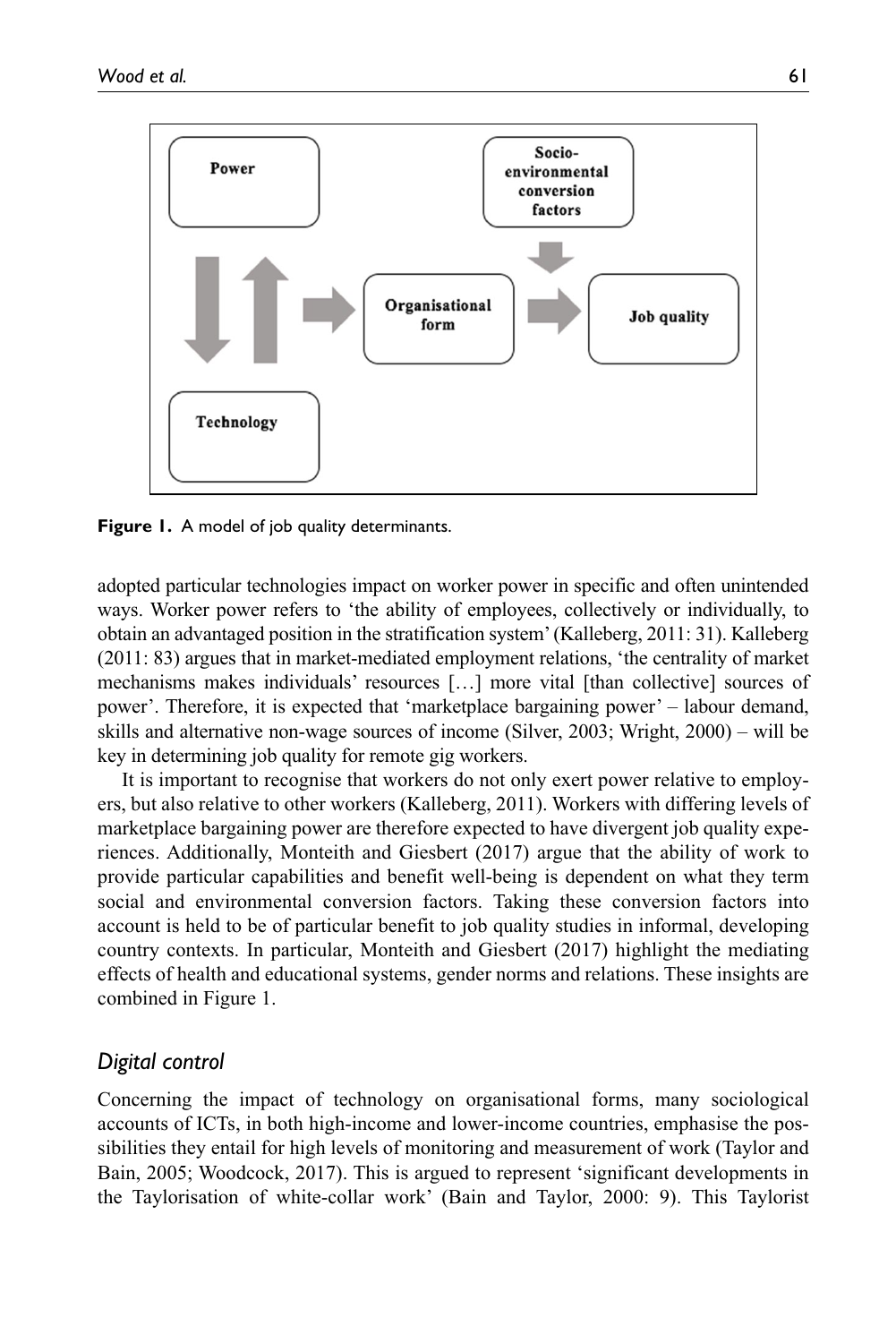informational control and discipline involves subjecting work tasks to detailed digital measurements and statistical analyses of individual worker performance. Underperforming workers face intense supervisory pressure and discipline on the basis of remote covert monitoring of their work. Such accounts equate the resultant organisational form of work to an 'assembly line in the head' (Bain and Taylor, 2000), or 'electronic sweatshop' (Fernie and Metcalf, 1998) in which high levels of technical and bureaucratic controls are combined (Callaghan and Thompson, 2001). In terms of job quality, this entails a lack of worker autonomy combined with high levels of work intensity.

Accounts of Taylorist informational control are predominately based on research in call centres. However, this research has informed more general theories regarding the adoption of technology being 'effort biased' (Rubery and Grimshaw, 2001). Empirical studies find that computerisation seemingly intensifies work by increasing monitoring, raising its pace, minimising the gaps between work tasks and extending work activity beyond the conventional workplace and working day (Felstead et al., 2016; Green, 2004). Longer working hours, higher work intensity and work–home spill-over have been found to be associated with remote working made possible by new digital technologies (Felstead and Henseke, 2017).

In the gig economy it has been argued that a particularly important form of digital control is the 'algorithmic management' entailed by platform-based rating and reputation systems. Algorithmic management is an extension of 'customer management' strategies, which entails positioning customers 'as agents in the management circuit', so that 'customers, rather than managers, are […] the ones who must be pleased, whose orders must be followed, whose ideas, whims and desires appear to dictate how work is performed' (Fuller and Smith, 1991: 11). Rosenblat and Stark (2016) demonstrate the effectiveness of Uber's use of algorithmic management in structuring its workforce's behaviour through 'soft' control.

The second aim of this article is therefore to identify the organisational forms (such as Taylorist and algorithmic controls) that could explain commonalities in the quality remote gig work across the platforms and countries that we study, and how these organisational forms are shaped by power and technology.

# **Methods**

Our analysis is primarily based on face-to-face semi-structured interviews with 107 workers. The worker informants consist of 36 workers in Southeast Asia (SEA, comprising 12 in the Philippines, five in Malaysia and 19 in Vietnam), and 71 in Sub-Saharan Africa (SSA, comprising 29 in Kenya, 23 in Nigeria and 19 in South Africa). The interviews were conducted during seven months of fieldwork in Southeast Asia and Sub-Saharan Africa (September 2014 to December 2015). In total 147 workers were interviewed, however, in the present analysis we exclude 40 workers who did not use either of the platforms discussed below. For an overview of the project, see Graham et al. (2017b). The sampling strategy was purposive, the main aims being to ensure that workers had been active on one of two leading platforms for at least six months, that a diversity of work types were covered and that there was a rough gender balance. Both platforms had millions of registered clients, offer a similarly broad range of freelance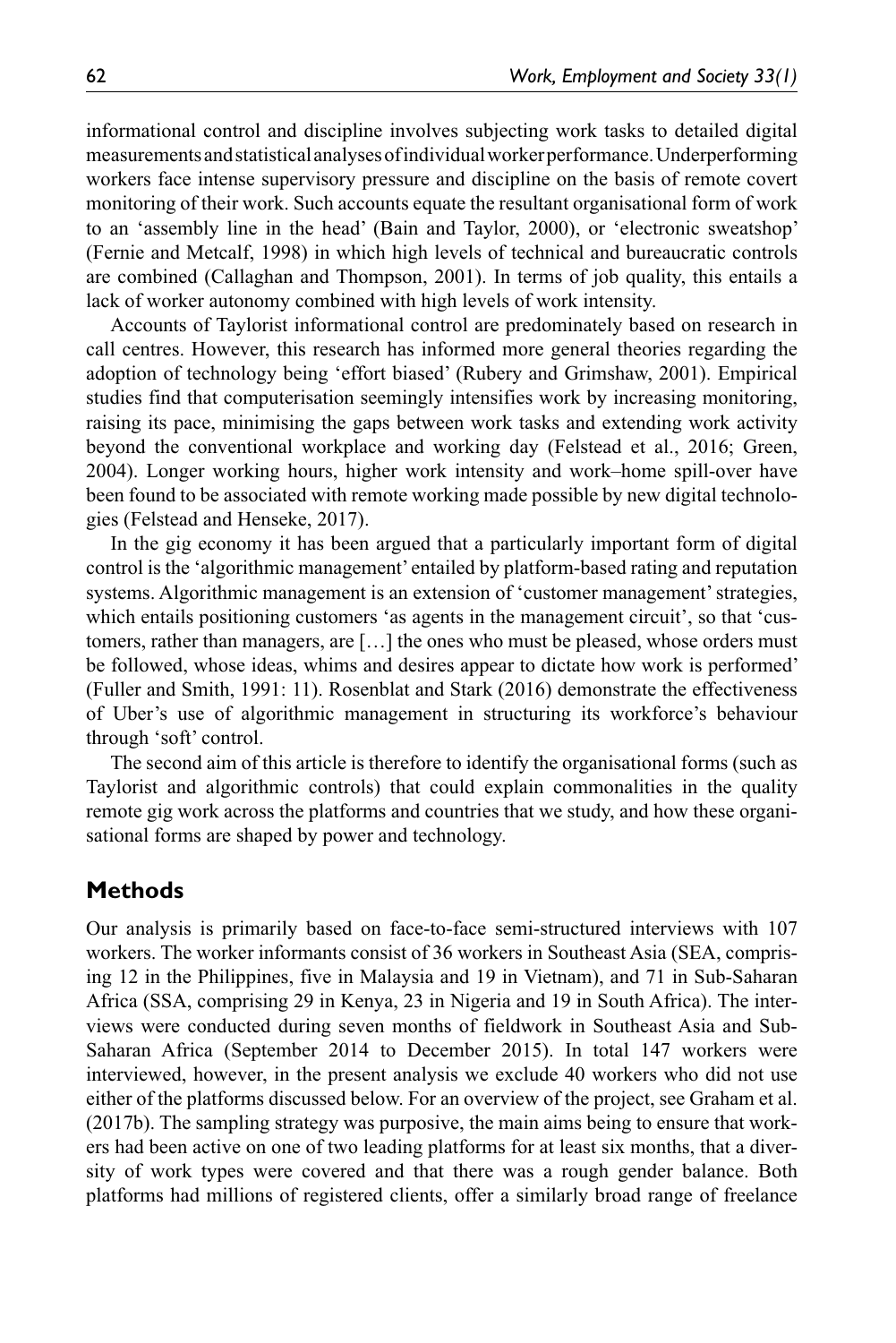services and share comparable basic design features including a double auction structure whereby both workers and clients can suggest prices.

We recruited informants by posting hidden tasks on the online labour platforms. The task description provided information about the research project, questions relating to informed consent and clarified that participation was voluntary, and should not be seen as a job. To further make that point, it was emphasised that no feedback would be left as an outcome of the participation. Expenses for transport would be reimbursed, and participants would receive \$6 as a token of gratitude. A relationship and trust were built with the informants before the interview so as to ensure that they genuinely perceived the interview situation as research participation rather than someone performing a paid task.

These qualitative data were coded, following Vaughan's (1992) theory elaboration approach. Initial codes were informed by the extant job quality literature and new codes developed out of an iterative process. Nvivo enabled systematic theoretical coding to be undertaken and hundreds of initial codes to be generated. Focused coding was then employed to highlight the most common and revealing initial codes and to merge appropriate initial codes into new higher level codes, as suggested by Charmaz (2006).

We also present results from a non-probability survey of 679 workers in SEA and SSA. The survey results are used to demonstrate that themes developed from our interview informants' experiences are also shared by many other remote gig workers in these countries. When survey results show significant differences between social groups or geographic areas, these are also presented.

For the purposes of survey research, the population of remote gig workers is an ambiguous concept, as people's engagement with platforms varies from merely registering an account to earning a full-time income, and also changes over time. We decided to define the population as people in SEA and SSA who had completed work through one of the two leading platforms within the past two months and had in total worked in at least five projects or for five hours. We recruited the participants by posting the survey as a paid task worth \$3. Probability sampling is not possible through an online labour platform (at least without the platform owner's collaboration), because the probability of members seeing and responding to the survey task is unequal and unknown. Instead, we followed a purposive sampling strategy, where the platforms' search features were used to identify a mix of potential participants across different countries, genders and skills. The potential participants were then personally invited to respond to the survey task. The result is similar to a stratified or quota sample, except that the subsample sizes were not predefined but depended on how easy or difficult it was to find members of each subpopulation on the platform. The result is likely to be more representative of the population than samples recruited simply by posting an open task because it mitigates self-selection biases from task type preferences and reservation wages. The response rates to the invitations were 30% and 7% on the two platforms respectively, which are low by conventional social survey standards, but an improvement on entirely self-selecting online surveys. We obtained a total of 853 responses, of which 174 were excluded due to not being located in SEA or SSA, not having completed the modules related to job quality or failing an attention check. This left us with a sample of 679 workers, of which 40% were female and 60% male and 51% were located in SEA and 49% in SSA.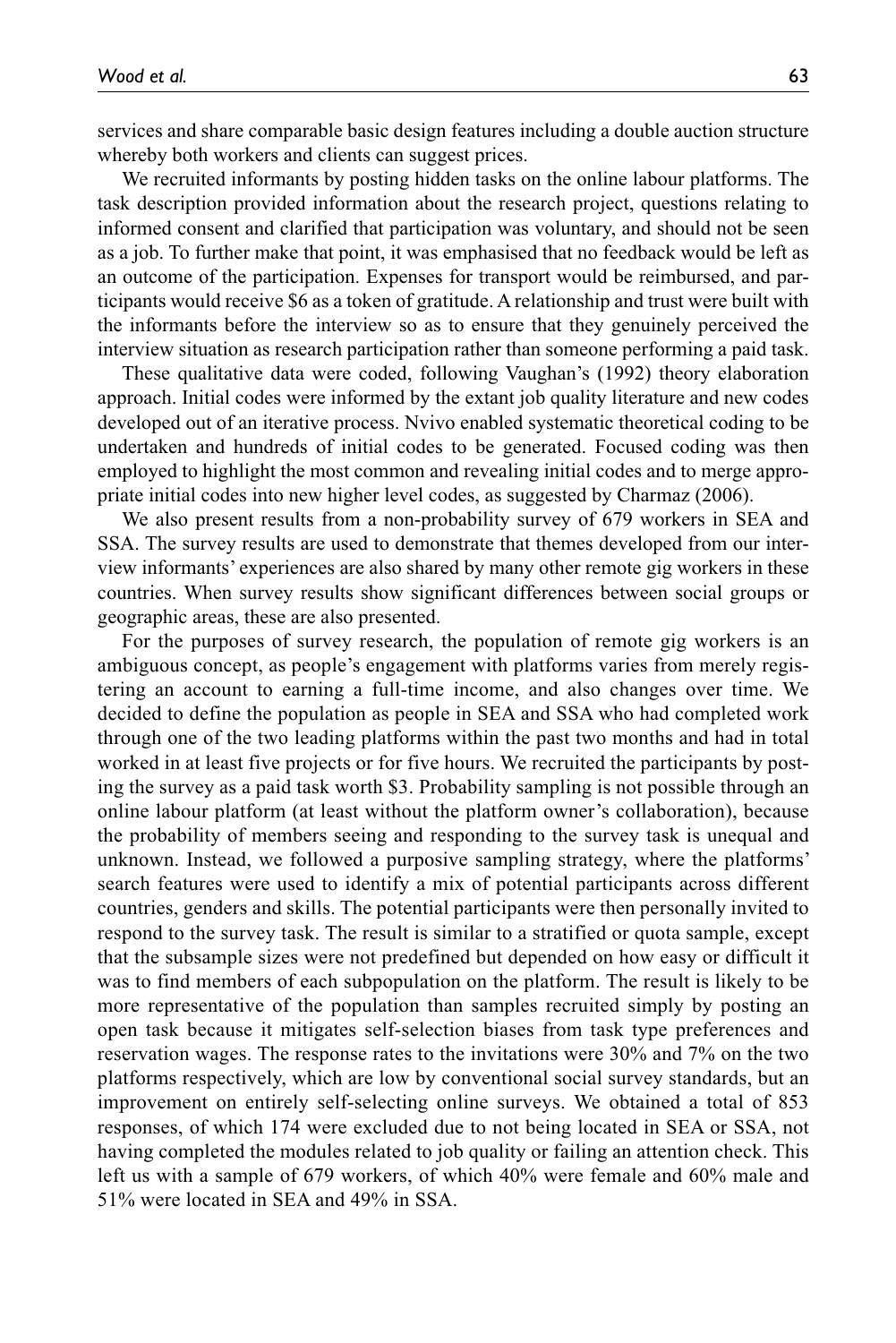### **Findings and discussion**

#### *Autonomy in the shadow of algorithmic management*

An important theme that emerged from our interviews was the perceived autonomy and discretion that workers experienced. This finding contrasts with accounts which suggest ICTs lead to Taylorist organisational forms being applied to white collar work. In this case the possibility for direct observation and supervision of remote gig work was limited by the non-proximity of workers and clients. Our informants explained how their clients tended to be based in high-income countries while they themselves were based in SEA and SSA. This placed spatial and temporal constraints on clients' ability to accurately monitor the labour process and issue instructions. As Mark (Kenya; writing, lead generation,2 internet advertisement tasks) summed up: 'I don't have someone supervising, telling you: "you have not done this, you have not done this," yelling at you.'

Nevertheless, all economic exchanges require 'systems of control' (Granovetter, 2005; Wood, 2017) and as Rosenblat and Stark (2016: 3772) argue, 'digital spaces facilitate and scaffold new systems of monitoring and opportunities for remote control over workers.' Both platforms attempted to overcome barriers to labour process observation by providing non-proximate monitoring mechanisms. For instance, frequencies of workers' keyboard presses and mouse movements were tracked and shots taken of their screens. However, these monitoring mechanisms were easily circumvented. Simon (Kenya; lead generation, internet advertisement, transcription) explained how he used timing to work around the screenshots: 'It comes once every 10 minutes. Once it has shown up in a 10-minute block you leave… you have nine minutes to do everything that is totally non-related to work.' The system could also be bypassed simply by setting up a second monitor: 'Since I'm technical I connect my laptop to my TV… so I have two screens, I'm watching YouTube while I'm working on the platform… because the screenshot is only for the main [monitor]' (Nicole, Philippines; virtual assistance, translation, writing). In fact, the monitoring was often welcomed by workers, because the platform guaranteed payments for monitored work, protecting workers from non-payment and wage theft (as also suggested by D'Cruz and Noronha, 2016).

A far more effective means of control was the 'algorithmic management' enabled by platform-based rating and reputation systems (Lee et al., 2015; Rosenblat and Stark, 2016). Workers were rated by their clients following the completion of tasks. Workers with the best scores and the most experience tended to receive more work due to clients' preferences and the platforms' algorithmic ranking of workers within search results. This form of control was very effective, as informants stressed the importance of maintaining a high average rating and good accuracy scores. Whereas Uber's algorithmic management 'deactivates' (dismisses) workers with ratings deemed low (Rosenblat and Stark, 2016), online labour platforms, instead, use algorithms to filter work away from those with low ratings, thus making continuing on the platform a less viable means of making a living.

What is notable about this algorithmic system of control in terms of job quality, compared to Taylorist forms of informational control, is that control operated at the end of the labour process rather than during it. This afforded workers freedom to work however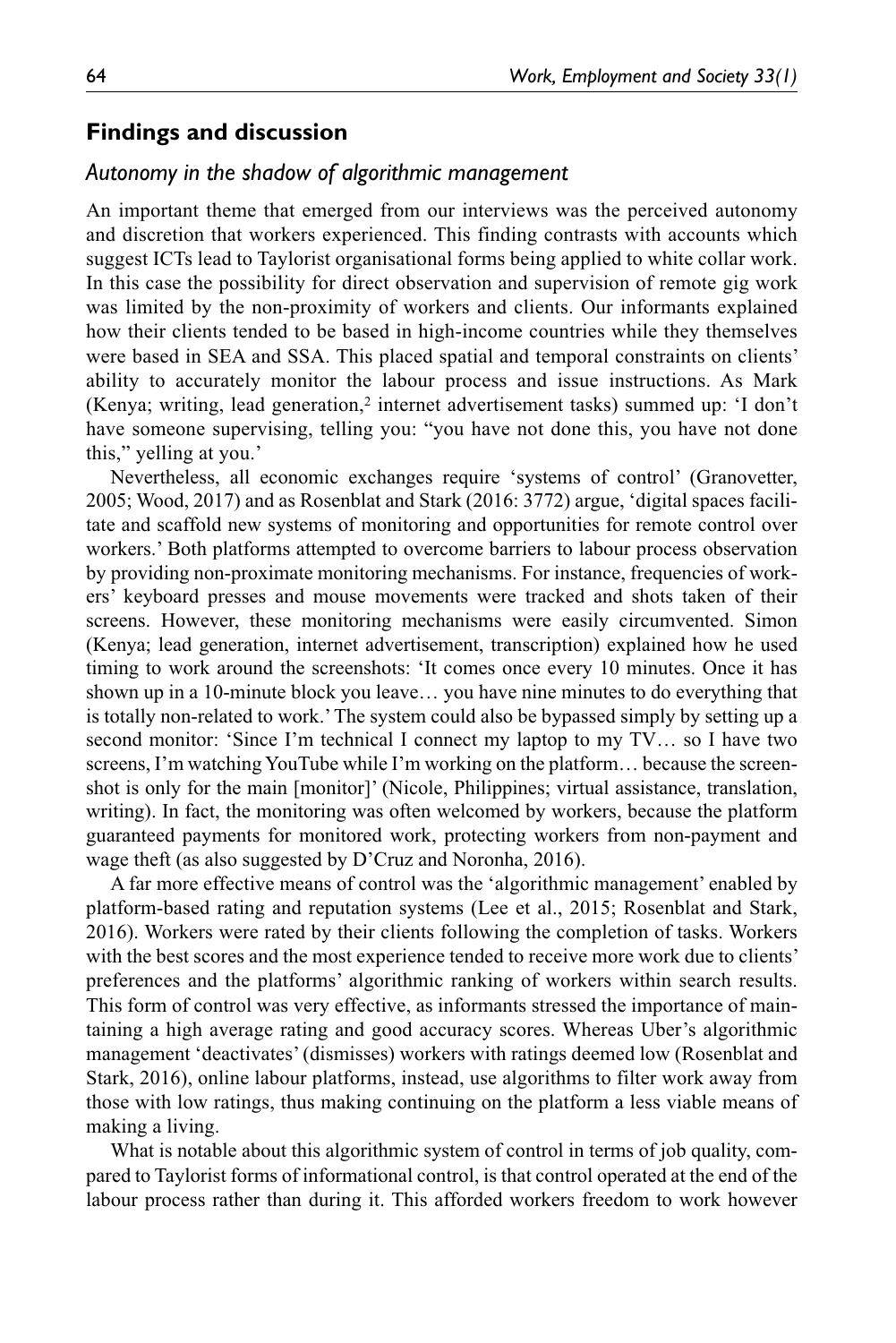they wished as long as the end product was accurate or satisfactory to the client. In effect, this organisational form afforded significant autonomy and discretion. As Victor (Nigeria; web research, data entry, lead generation, transcription and translation) put it: 'You have the freedom of choice. Who you want to work with, when you want to work, and how you want to work.'

Shapiro (2017) refers to the autonomy of local gig workers over things such as when to work and which orders to accept or reject as only constituting 'autonomy over minute decisions'. Yet our findings suggest that for remote gig workers the level of discretion is far from minute. This is echoed in our survey, where 72% of respondents felt able to choose and change the order in which they undertook online tasks, and 74% were able to choose or change their methods of work. Customer management strategies often go hand-in-hand with worker empowerment (Fuller and Smith, 1991). The lack of standardisation of most remote gig work would make it difficult to institute Taylorist methods of control, and such methods would probably be self-defeating in extinguishing the discretion and spontaneity necessary for workers to provide a high quality service.

The autonomy of this work extended to the freedom to connect with multiple clients from diverse industries, sectors and countries. The diversity of clients created an element of variety even with regards to nominally similar tasks. Moreover, online labour platforms provided workers with opportunities to carry out work they were unfamiliar with and provided access to experiences that they would not otherwise have been able to realise. This novelty caused much of the work to be experienced as interesting and enriching; some workers also felt that, as they gained experience, they had opportunities to take on tasks of increasing complexity. That much of the work was stimulating and complex was supported by our survey: 62% agreed that their job involved unforeseen problem solving; and 57% agreed that their job involved solving complex problems.

Men benefited the most in this regard, with 64% reporting solving complex problems, while only 41% of women did so. Male respondents were more likely to undertake tasks that were highly skilled, with 50% undertaking medium- or high-skilled tasks, against just 25% of women. Of those undertaking highly skilled tasks, 66% reported that the work involved solving unforeseen problems and 62% reported that it involved solving complex tasks, compared to 60% and 54% respectively for those doing lower-skilled tasks. This supports Monteith and Giesbert's (2017) argument that in contexts such as these the gendered division of labour is an important determinant of job quality. Nevertheless, over half of those workers carrying out low-skilled tasks still reported them as involving solving unforeseen problems and complexity. In fact, our interviews suggest that it was only those doing data entry tasks who seemed to find the work unavoidably boring – a type of task common on MTurk.

Despite the experiences of autonomy inherent to algorithmic control, we found that remote gig work could be highly intense. For instance, 54% of our survey respondents said that they had to work at very high speed, 60% worked to tight deadlines and 22% experienced pain as a result of their work. This was due to several reasons related to the organisational form which platform-based rating and ranking technologies enabled. Algorithmic control enabled clients to potentially contract with millions of workers based anywhere in the world. As a result, workers experienced high levels of competition on the platforms for projects/tasks, which meant that it was difficult for them to raise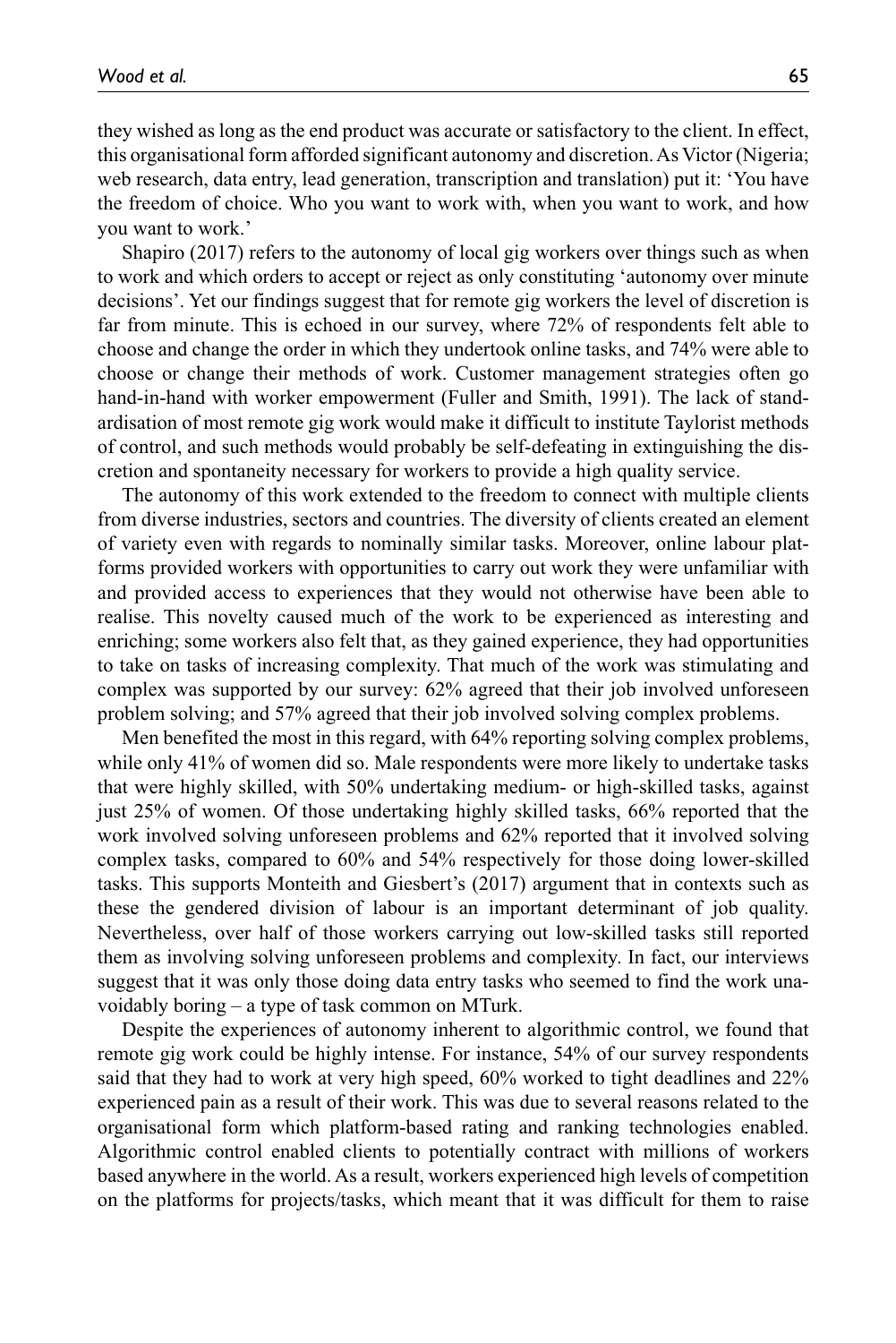rates. An alternative means of increasing earnings was through completing more tasks. But maximising the number of tasks required that tasks be completed as quickly as possible, thus increasing work intensity. Furthermore, to minimise unpaid downtime and ensure that they had tasks when they wanted to work, workers had to diversify and work for several clients through the platform. This, in turn, required dealing with multiple clients' deadlines and requirements, again increasing work intensity. Kevin (Kenya; transcription) illustrated the tension between income security and workload:

It's so insecure… unless you have 10 clients; then you can breathe. But then with 10 clients it means each client has an expectation of a certain workload for you to do… So you can say, 'I'll get 10 clients for security', but then can you satisfy all those 10 clients? You can have three clients, but then when they disappear that's it.

Finally, the competitive nature of bidding for jobs on the platform also meant that workers promised to meet tighter deadlines than their competitors. As Chris (South Africa; writing) explained: 'The hard work you've got to put in to get it done… It takes quite a lot of effort to produce what I've marketed.'

In theoretical terms, this observed work intensity can be explained by how online labour platforms and the platform-based rating and ranking technologies central to them gave rise to an organisational form shaped by the weak structural power of workers visa-vis clients. The weak position of workers in bargaining over work and the resulting effects on intensity are also echoed in the survey, with 80% of respondents reporting that the pace of their work was determined by direct demands from clients. SSA respondents slightly more frequently reported experiencing work intensity (6 percentage points more reported working at very high speed and 12 percentage points more reported working to tight deadlines). This is seemingly due to the slightly superior bargaining power of workers from SEA, reflecting the greater demand for them over SSA workers (Kässi and Lehdonvirta, 2016). Nevertheless, high work intensity was common across platforms and countries.

### *The flexibility myth and absence of social contact*

A further form of autonomy entailed by the platform-based algorithmic control was discretion over place of work. In particular, the ability to work from home was seen as a major benefit, enabling workers to avoid what would otherwise have been long, uncomfortable and costly commutes on poor quality public transport. Control over place of work also facilitated the combination of remote gig work with other forms of work such as studying, domestic work, caring and alternative paid work. But workers' ability to convert this potential into actual flexibility was often constrained by the lack of affordable alternative places of work. The vast majority of informants worked from home with little variation. There was, however, a downside to this autonomy in that working from home could also lead to social isolation: the loneliness of working without interpersonal contact was an important theme of the interviews with some workers. The importance of the social contact provided by paid work for mental health has long been recognised (Jahoda, 1982; Wood and Burchell, 2018).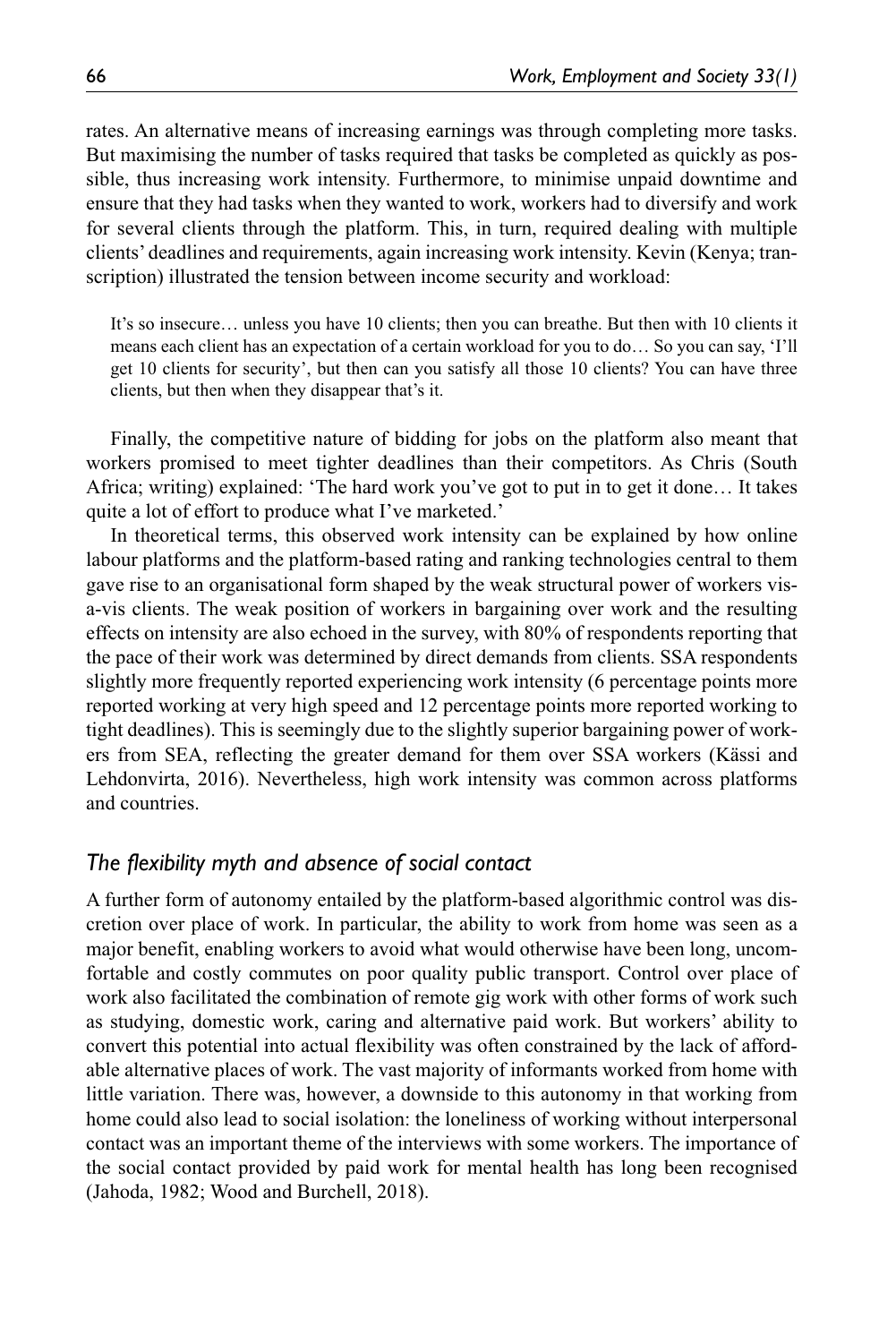Workers valued another dimension of autonomy that this work offered, that of 'temporal flexibility' (Wood, 2016). However, an important theme of the interviews was that earning a decent income frequently entailed long working hours. For some workers, these long working hours were spent solely undertaking remote gig work. For example, James (Kenyan; research, data entry, virtual assistant and lead generation) worked 78 hours a week making \$3.5 per hour. Others worked long hours as a result of combining gig work with alternative employment, study and caring:

I put in like 40 [hours/week] or even more depending on the magnitude of work… That's just at night… I work [locally] during the day, so when I go back home I put in five to six hours… then over the weekend… In total it will be like 70… You work 24/7. (Olive, Kenya; data entry, lead generation, website curation, social media marketing, writing)

However, total weekly hours do not tell the full story. As working time was completely unregulated, a few days' work might be condensed into a single day. As Simon (Kenya; data entry) explained: 'A client [is] paying me \$3.50 an hour. I'm so broke, this is someone who's ready to give me the money, so why don't you want 18 hours in one day.'

Working such long hours obviously necessitated unsocial working hours (evenings, nights and weekends) and could be a source of exhaustion: 'I find that I'm exhausted… you might find yourself working throughout the night… the biggest challenge when you are working online [is] you can find that you are working for so many hours without rest' (Moses, Nigeria; virtual assistant, research, data entry and lead generation).

These findings highlight that the value that workers place on flexibility (e.g. Berg, 2016; D'Cruz and Noronha, 2016) cannot be uncritically accepted. Agency 'operates within possibilities, and constraints of social arrangements… in this sense we are both active and passive' (Jahoda, 1982: 28). Thus it is possible for remote gig workers to value flexibility, even though its realisation is dependent upon plentiful demand (Lehdonvirta, 2018). Such plentiful demand is in reality often a myth for contingent workers based on widely held but largely unrealised assumptions (Henson, 1996).

Moreover, workers' ability to exert control over flexible working time has been found to be dependent on worker power (Wood, 2016). In this case, the weak structural bargaining power of remote gig workers limited their influence over their working time. For instance, late-night working was common, a consequence of working hours being largely determined by clients. Work had to be completed to meet the clients' deadlines, communication with clients took place when convenient for clients and new jobs were posted at the times when clients were working: 'She would send work anytime she wants, [she] doesn't want to know if you're busy' (Diana, Kenya; writing and SEO).3

As clients tended to be located in US, UK and Australian time zones, workers were expected to work at night to be in sync with their clients. Fifty-four per cent of our survey respondents said they lost sleep at night while only 28% said they did not. This was a slightly bigger problem among our male respondents (59% agreeing vs. 47% of female respondents). As suggested by Monteith and Giesbert (2017) the division of domestic labour in the household would seem to restrict the ability of some women to work at night to the same extent as men. Working time being largely determined by clients also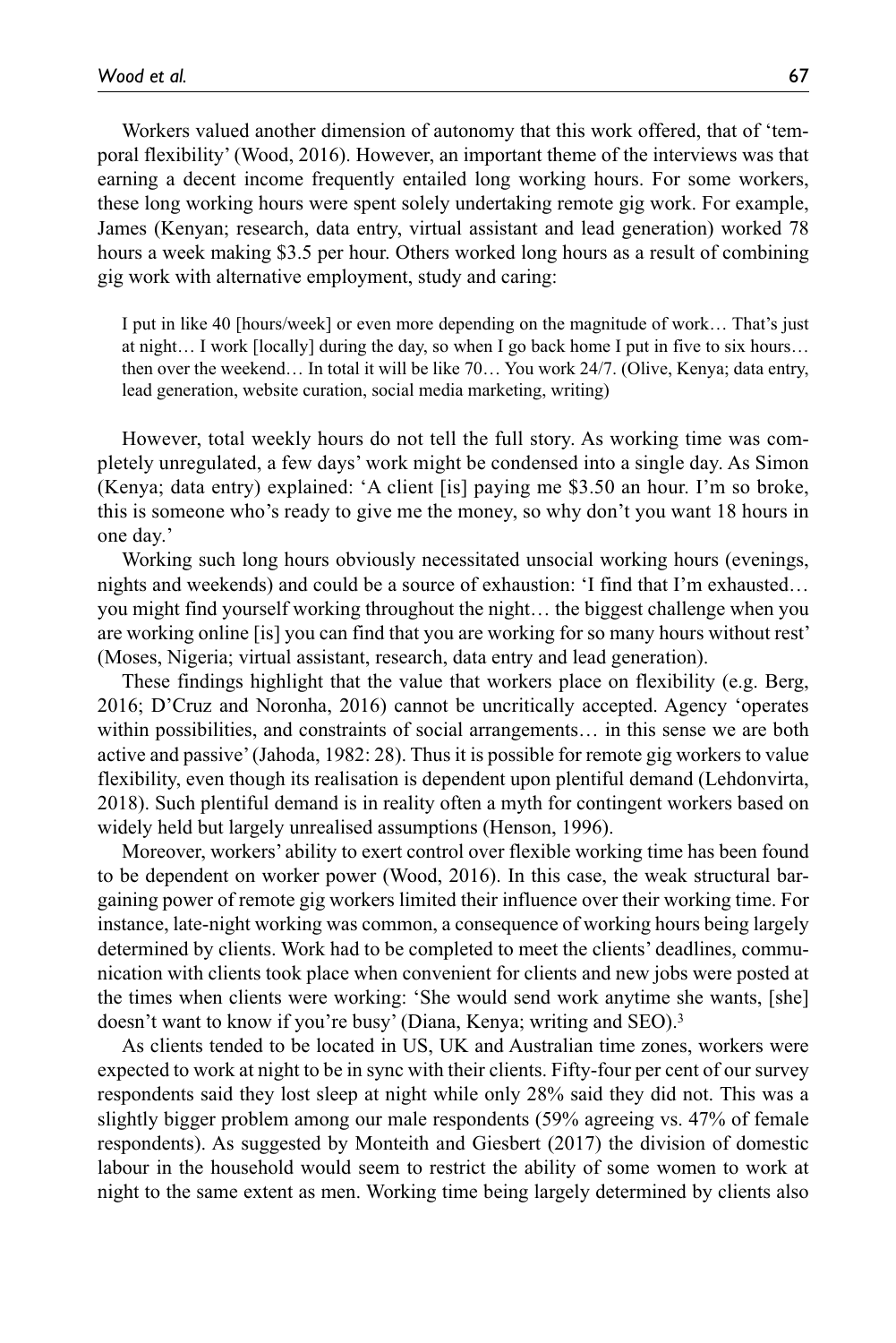led to unstructured work patterns, with hours often being irregular and unpredictable. As Kennedy (Kenya; writing, data entry, internet advertising) articulated: 'Seven days a week. It can be at night, can be during the day, anytime…. Sometimes you don't have any contracts, so when you have them, you have to work.'

That the client largely determined working time parallels the finding that many workers had little variation in their place of work, despite valuing both these forms of flexibility. This contradiction was vividly expressed by Anita (Kenya; transcription, translation, social media marketing, website curation, research, writing):

I can work at my own convenience… when I want to sleep, I can sleep. Oh, another thing I just remembered, most of the jobs you can get are like from overseas… In [the] USA… it's time you want to sleep so you have to sacrifice… [by] working in the middle of the night.

#### *Worker power and competition*

As indicated above, the organisational form that remote gig work took was analogous to what Kalleberg (2011) refers to as an open, market mediated employment relationship. In particular, it was marked by high levels of inter-worker competition with few labour protections and a global oversupply of labour relative to demand (Graham et al., 2017a; Graham and Anwar, in press). Workers explained how the instant a job was posted, workers from across the world would enter bids. For example, Joseph (Nigeria; social media advertising and lead generation) explained how: 'immediately [as] you see an offer being posted… you will see 50 proposals have been submitted'.

Our survey results also suggest an oversupply of labour, with 54% of respondents reporting that there was not enough work available and just 20% disagreeing. Our interviews suggest that this oversupply of labour was in part due to growing global connectivity enabling workers anywhere in the world to connect with clients via online labour platforms, combined with a lack of perceived local labour market alternatives of the same standard for what was a highly educated workforce. Not only did this oversupply of labour make it difficult to get work but constantly experiencing this competitive environment led workers to feel that they could easily be replaced, especially by workers living in another country who were assumed to be willing to work for less money: 'I'm sure there's a hundred thousand people out there across the world who could do exactly what I do probably for cheaper as well' (Ashly, South Africa; writing and research, data capture).

This fear of being undercut was heightened by the fact that workers had no formal job security and thus could have their contract terminated at any time without notice. Online labour platforms framed their workforces as being 'on-demand', made up of 'freelancers' or 'independent contractors' who could be 'fired on the spot' by ending their contract without notice. As Amanda (South Africa; writing and data entry) explained: 'There's a lot of people out there, if they're not satisfied with you, they are going to try somebody else… So, they can replace you. This is one of those jobs that you can be replaced.' This fear of being replaced was also evident among a significant number of survey respondents, with 44% saying they felt easily replaceable against 30% who disagreed.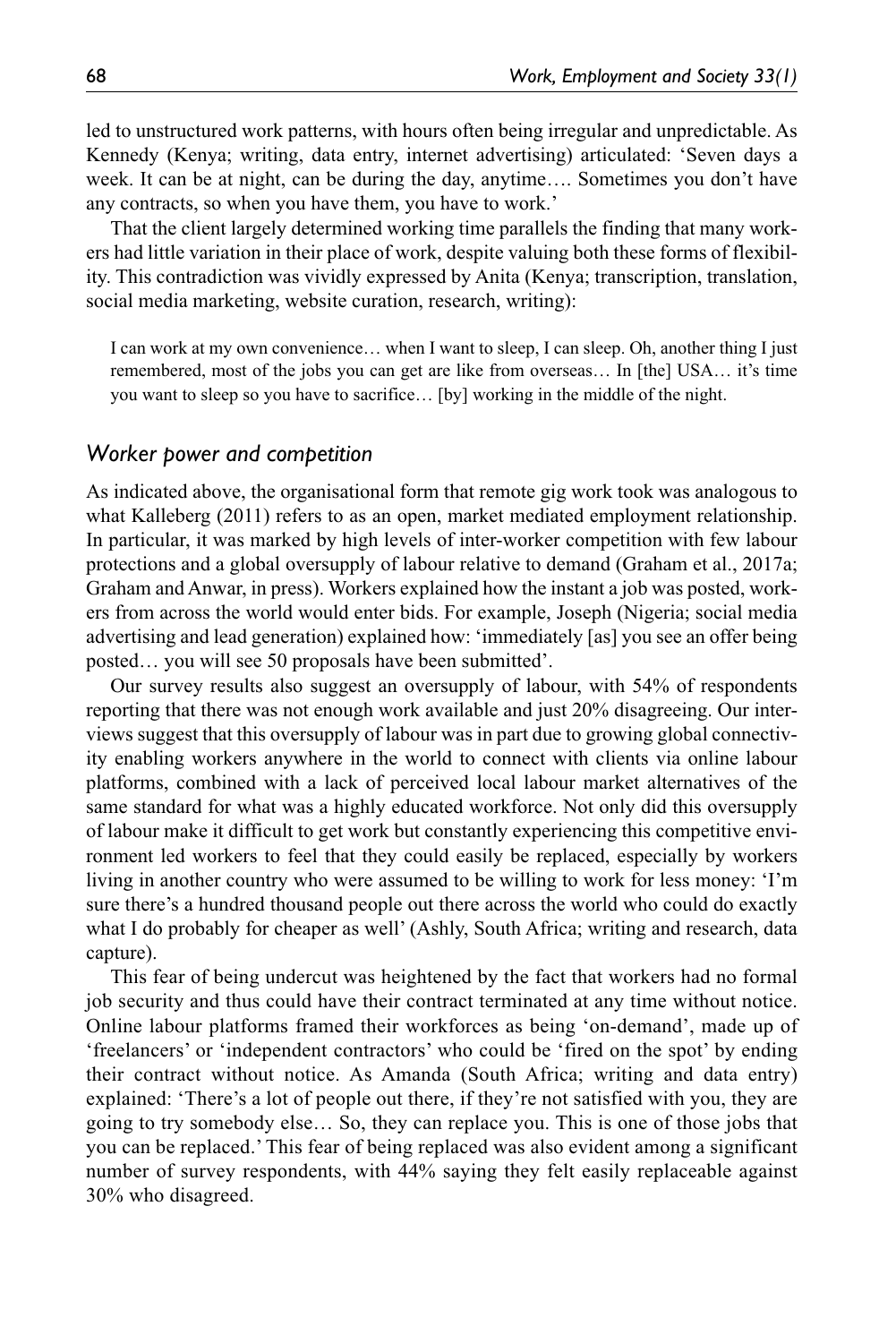Since workers not only exercise power relative to employers but also vis-a-vis other workers (Kalleberg, 2011), individual marketplace bargaining power in the form of skills was influential in determining job quality outcomes. One such outcome was pay. Gig work was an important source of income for most of our interview informants and the main source of income for many. Likewise, 73% of our survey respondents reported that remote gig work was an important source of income for their households, and 61% reported that it was their main occupation. Our interview informants were mostly gaining an income sufficient to avoid material hardship. This is supported by our survey data, with the mean weekly income of those paid in USD ( $N = 610$ ) being \$165 ( $\sigma =$  \$209) from this work (seven outliers of \$2000 and over were excluded as improbably large, though not wholly impossible given the unpredictability of gig work). A geographic difference was apparent, with SEA workers' earnings averaging \$181 ( $N = 304$ ) compared to \$150 for SSA ( $N =$ 307). This relates to the fact that 47% of SEA respondents were mainly carrying out high- or medium-skilled tasks compared to 33% for SSA. Across all respondents, those carrying out more skilled work earned on average \$44 a week more than those doing low-skilled work. These findings suggest that the quality of national educational systems is important in determining the level of income that remote gig work translates into in a given country.

However, even among survey respondents doing low-skilled work, we find massive income disparities: the income ratio between the 10th and 90th percentile is 1:19 (*N* = 328; excluding respondents earning nothing or above \$2000 in the last week). This suggests that other forms of worker power besides skills are also important in determining income. Our interviews suggest this other form of power is reputation, both in the conventional sense of good standing and networks among potential clients, and in the sense of the symbolic power which accrues to some workers as a result of the algorithmic control system outlined above. Work flowed to those workers who had managed to maintain a strong reputation over a long period and were thus known by clients and highly ranked by platform algorithms. A key theme of the interviews was the difficulties faced by workers who lacked strong reputations. They had low incomes, in some cases below their countries' monthly minimum wages, and a handful survived around the global poverty line of \$58 per month. Workers who were struggling financially described how, for example, their pay was not enough to 'actually survive' (Helen, South Africa; writing and virtual assistant). Less in-demand workers were also forced to spend longer doing the unpaid work of searching and applying for paid work, which further reduced their potential to earn (our average survey respondent reported spending 16 hours per week looking for work, or 39% of the total time spent on remote gig work).

Workers who were in demand thanks to skills and reputation enjoyed several job quality advantages over others. As they often had multiple clients and could easily replace clients they lost, they felt less pressure towards work intensification, and had labour market and income security (Standing, 1999). The higher income also meant that they could afford to save some of their income and pay for private health insurance, in contrast to workers on low incomes, who did not have any formal social security. As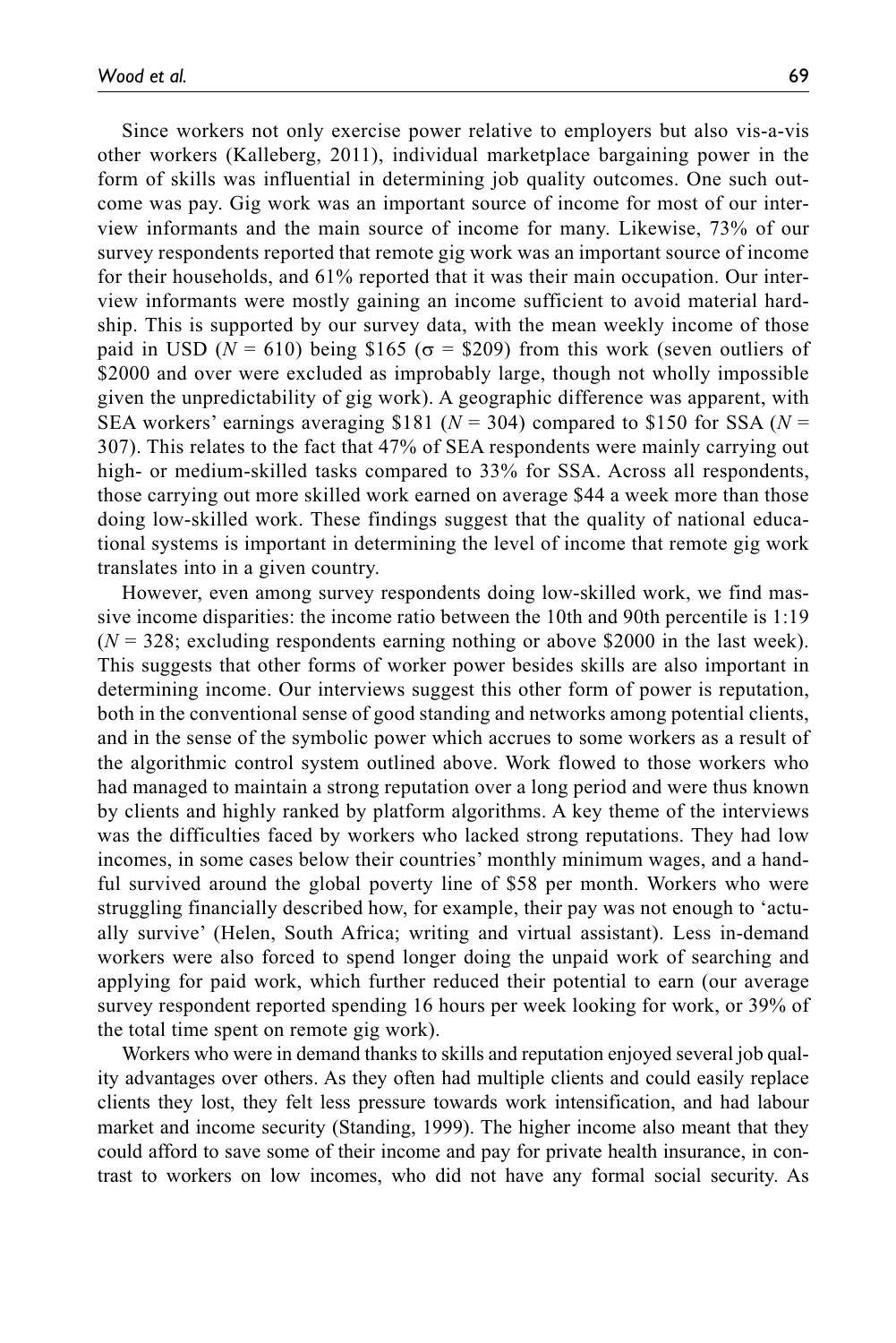suggested by Kalleberg (2011) and Monteith and Giesbert (2017), this finding highlights the importance of national healthcare systems for job quality.

In summary, the job quality of remote gig work can be explained by its specific organisational form combined with social and environmental conversion factors such as gender relations and educational and health systems. The organisational form experienced by remote gig workers is a product of the confluence of technology that facilitates the detachment of work from place (labour platforms and their platform-based rating and ranking systems) and the power relations, especially individual marketplace bargaining power in the form of skills and reputation.

### **Conclusions**

Despite conducting a study across diverse national contexts and job types, we find certain key commonalities in the job quality determinants and outcomes of remote gig work. In particular, we find that algorithmic control is central to the operation of online labour platforms. This form of control differs significantly from the Taylorist control often attributed to the extensive use of informational management tools. In contrast to Taylorism, algorithmic management techniques enabled by platform-based rating and ranking systems facilitate high levels of autonomy, task variety and complexity, as well as potential spatial and temporal flexibility. Thus remote gig work is a long way from being an 'assembly line in the head' (Bain and Taylor, 2000) or 'electronic sweatshop' (Fernie and Metcalf, 1998).

However, while algorithmic control provides remote gig workers with formal control over where they work, workers may have little real choice but to work from home, and this can lead to a lack of social contact and feelings of social isolation. Likewise, despite valuing the potential to control their working hours, most workers had to work intense unsocial and irregular hours in order to meet client demand. The autonomy resulting from algorithmic control can lead to overwork, sleep deprivation and exhaustion as a consequence of the weak structural power of workers vis-a-vis clients. This weak structural power is an outcome of platform-based rating and ranking systems enabling a form of control which is able to overcome the spatial and temporal barriers that non-proximity places on the effectiveness of direct labour process surveillance and supervision. Online labour platforms thus facilitate clients in connecting with a largely unregulated global oversupply of labour.

As suggested by Kalleberg (2011), remote gig workers' job quality in this open, market-mediated environment is also determined by workers' marketplace bargaining power in relation to both employers and other workers and thus individual worker resources. In the case of remote gig work, the individual resources that we find to be most important are *skills* and *platform reputation*. Workers lacking these individual resources suffered from low incomes and insecurity. The importance of platform reputation is a consequence of the algorithmic control inherent to online labour platforms. The identification of the 'symbolic power' (Thompson, 1991) of platform reputations as an emerging form of marketplace bargaining power is an important contribution of this article. Marketplace bargaining power is a concept developed by Silver (2003) and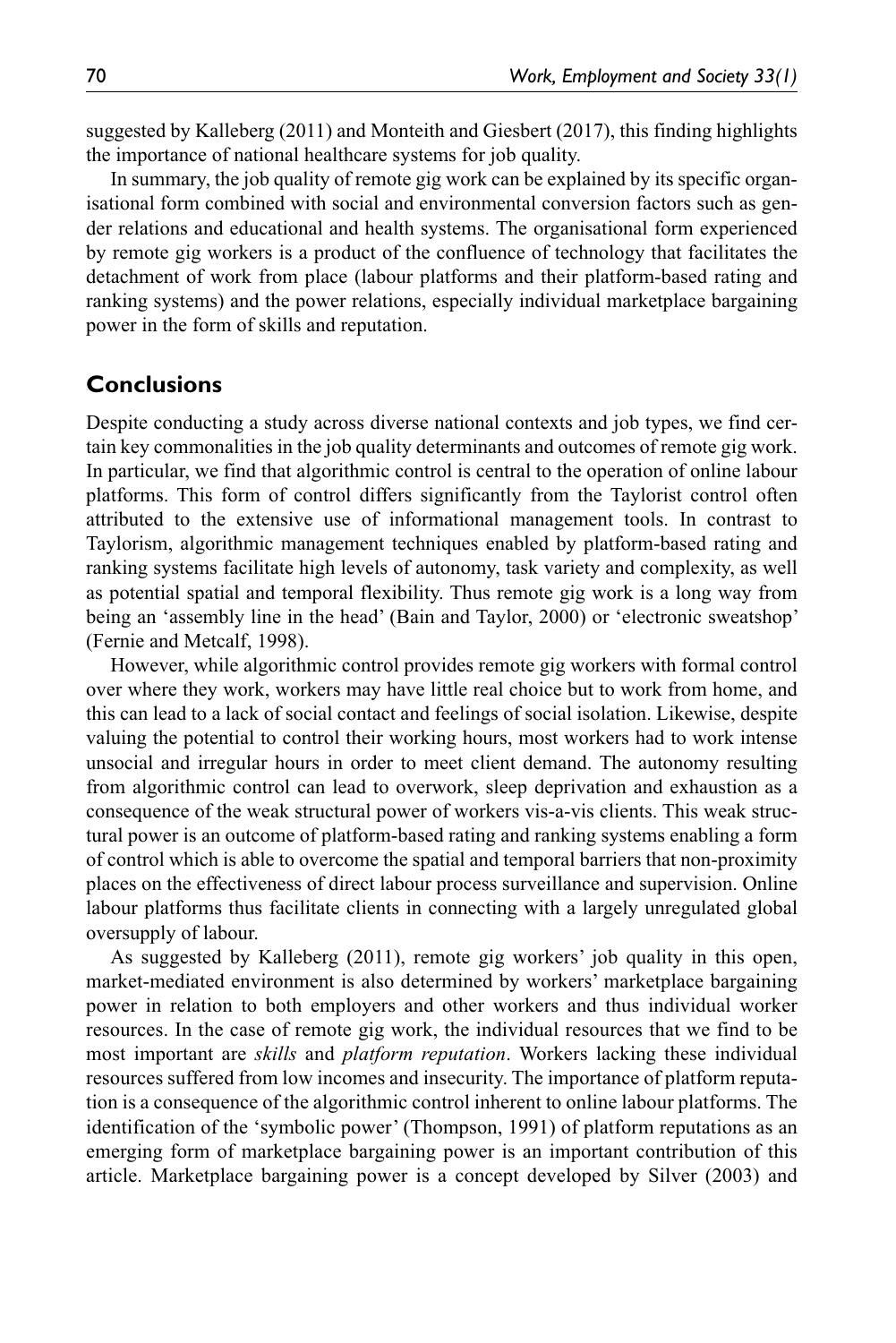Wright (2000), neither of whom consider the importance of symbolic forms of power. These findings are likely to become increasingly relevant to the wider world of work as gig economy style algorithmic controls are increasingly adopted within standard employment relationships (Keller, 2017; O'Conner, 2016).

### **Acknowledgements**

We are grateful to Helena Barnard for the role she played in the research design and data collection and Tess Onaji for her work collecting data. We are also thankful to Liinus Hietaniemi and Ilinca Barsan for their help with survey data collection and Otto Kässi for his support with the survey data analysis. Finally, we would like to thank the editors and three anonymous reviewers for their constructive comments which have strengthened this article.

# **Funding**

This work was supported by the International Development Research Centre [grant number 107384-001]; and the European Research Council [ERC Grant Agreement n. 335716 and ERC Grant Agreement n. 639652].

### **Notes**

- 1. Kalleberg (2011) points out this growth is really a return to the employment practices which were commonplace in the USA before the 1930s.
- 2. Lead generation involves searching the internet for contact details, particularly email and telephone numbers, for advertising purposes.
- 3. Search engine optimisation is a set of techniques to boost the search engine ranking of web content. Common strategies involve creating topically relevant content, and content that search engine algorithms accept to be human – rather than machine – created.

# **ORCID iD**

Vili Lehdonvirta **D** <https://orcid.org/0000-0002-6509-1703>

# **References**

- Bain P and Taylor P (2000) Entrapped by the 'electronic panopticon'? Worker resistance in the call centre. *New Technology, Work and Employment* 15(1): 2–18.
- Berg J (2016) *Income security in the on-demand economy: findings and policy lessons from a survey of crowdworkers*. Conditions of Work and Employment Series no.74. Geneva: International Labour Organisation.
- Bergvall-Kåreborn B and Howcroft D (2014) Amazon Mechanical Turk and the commodification of labour. *New Technology, Work and Employment* 29: 213–223.
- Burchell BJ, Coutts A, Hall E and Pye N (2016) *Self-employment programmes for young people: a review of the context, policies and evidence*. Employment Working Paper no. 198. Geneva: International Labour Organisation.
- Burchell BJ, Sehnbruch K, Piasna A and Agloni N (2014) The quality of employment and decent work, methodologies, and ongoing debates. *Cambridge Journal of Economics* 38(2): 459– 477.
- Callaghan G and Thompson P (2001) Edwards revisited: technical control in call centres. *Economic and Industrial Democracy* 22(1): 13–37.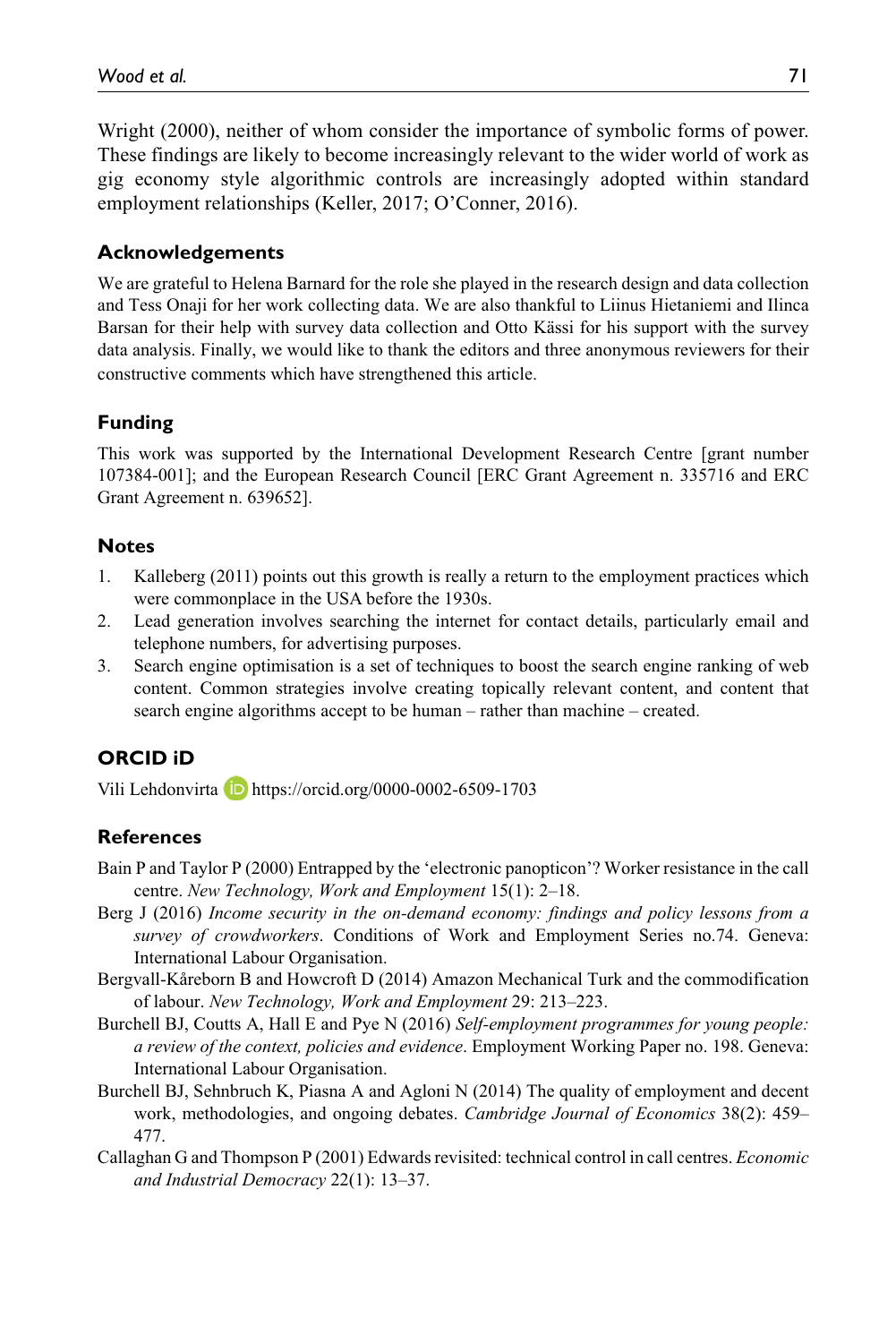- Charmaz K (2006) *Constructing Grounded Theory: A Practical Guide through Qualitative Analysis*. London: SAGE.
- Chartered Institute of Personnel Development (CIPD) (2017) *To gig or not to gig? Stories from the modern economy*. Survey report, March. Available at: [https://www.cipd.co.uk/Images/](https://www.cipd.co.uk/Images/to-gig-or-not-to-gig_2017-stories-from-the-modern-economy_tcm18-18955.pdf) [to-gig-or-not-to-gig\\_2017-stories-from-the-modern-economy\\_tcm18-18955.pdf](https://www.cipd.co.uk/Images/to-gig-or-not-to-gig_2017-stories-from-the-modern-economy_tcm18-18955.pdf) (accessed 1 March 2018).
- D'Cruz P and Noronha E (2016) Positives outweighing negatives: the experiences of Indian crowdsourced workers. *Work Organisation, Labour & Globalisation* 10(1): 44–63.
- De Stefano V (2016) *The rise of the 'just-in-time workforce': on-demand work, crowdwork and labour protection in the 'gig-economy'*. Conditions of Work and Employment Series no. 71. Geneva: International Labour Organisation.
- Felstead A and Henseke G (2017) Assessing the growth of remote working and its consequences for effort, well-being and work-life balance. *New Technology, Work and Employment* 32(3): 195–212.
- Felstead A, Gallie D, Green F and Henseke G (2016) The determinants of skills use and work pressure: a longitudinal analysis. *Economic and Industrial Democracy*. Epub ahead of print 1 July. DOI: 10.1177/0143831X16656412.
- Fernie S and Metcalf D (1998) *(Not) hanging on the telephone: payment systems in the new sweatshops*. CEPDP, 390. London: Centre for Economic Performance, London School of Economics and Political Science.
- Fuller L and Smith V (1991) Consumers' reports: management by customers in a changing economy. *Work, Employment and Society* 5(1): 1–16.
- Graham M and Anwar MA (in press) Digital labour. In: Ash J, Kitchin R and Leszczynski A (eds) *Digital Geographies*. London: SAGE.
- Graham M, Hjorth I and Lehdonvirta V (2017a) Digital labour and development: impacts of global digital labour platforms and the gig economy on worker livelihoods. *Transfer: European Review of Labour and Research* 23(2): 135–162.
- Graham M, Lehdonvirta V, Wood AJ, Hjorth I and Simon DP (2017b) *The Risks and Rewards of Online Gig Work at the Global Margins*. Oxford: Oxford Internet Institute. Available at: <https://www.oii.ox.ac.uk/publications/gigwork.pdf>(accessed 1 March 2018).
- Granovetter M (2005) The impact of social structure on economic outcomes. *Journal of Economic Perspectives* 19(1): 33–50.
- Green F (2004) Why has work effort become more intense? *Industrial Relations* 43(4): 709–741.
- Heeks R (2017) *Decent work and the digital gig economy: a developing country perspective on employment impacts and standards in online outsourcing, crowdwork, etc*. Development Informatics Working Paper no 7. Manchester: Global Development Institute SEED, University of Manchester. Available at: [http://hummedia.manchester.ac.uk/institutes/gdi/](http://hummedia.manchester.ac.uk/institutes/gdi/publications/workingpapers/di/di_wp71.pdf) [publications/workingpapers/di/di\\_wp71.pdf](http://hummedia.manchester.ac.uk/institutes/gdi/publications/workingpapers/di/di_wp71.pdf) (accessed 1 March 2018).
- Henson KD (1996) *Just a Temp*. Philadelphia, PA: Temple University Press.
- Hitlin P (2016) *Research in the Crowdsourcing Age, a Case Study*. Pew Internet. Available at: <http://www.pewinternet.org/2016/07/11/research-in-the-crowdsourcing-age-a-case-study/> (accessed 1 March 2018).
- Huws U, Spencer NH and Joyce S (2016) *Crowd work in Europe: preliminary results from a survey in the UK, Sweden, Germany, Austria and the Netherlands*. FEPS Studies, December. Available at: [http://www.feps-europe.eu/assets/39aad271-85ff-457c-8b23-b30d82bb808f/](http://www.feps-europe.eu/assets/39aad271-85ff-457c-8b23-b30d82bb808f/crowd-work-in-europe-draft-report-last-versionpdf.pdf) [crowd-work-in-europe-draft-report-last-versionpdf.pdf](http://www.feps-europe.eu/assets/39aad271-85ff-457c-8b23-b30d82bb808f/crowd-work-in-europe-draft-report-last-versionpdf.pdf) (accessed 1 March 2018).
- Jahoda M (1982) *Employment and Unemployment: A Social-Psychological Analysis*. Cambridge: Cambridge University Press.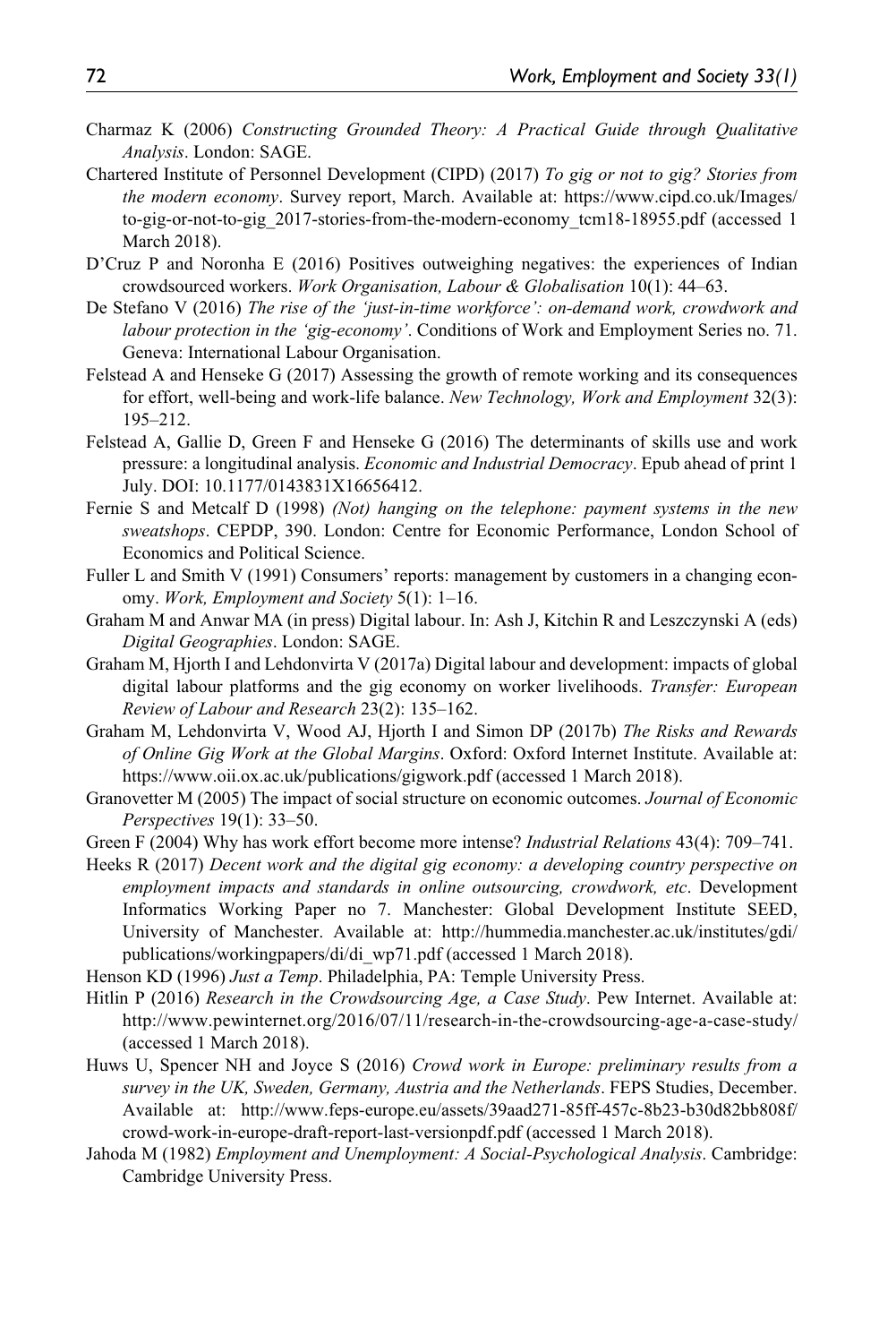- Kalleberg AL (2011) *Good Jobs, Bad Jobs: The Rise of Polarized and Precarious Employment Systems in the United States, 1970s–2000s*. New York: Russell Sage.
- Kässi O and Lehdonvirta V (2016) Online labour index: measuring the online gig economy for policy and research. *Paper presented at Internet, Politics & Policy*, 22–23 September, Oxford. Available at: [https://mpra.ub.uni-muenchen.de/74943/1/MPRA\\_paper\\_74943.pdf](https://mpra.ub.uni-muenchen.de/74943/1/MPRA_paper_74943.pdf) (accessed 1 March 2018).
- Keller S (2017) The influence of Uber ratings is about to be felt in the hallways of one of the world's largest banks. *Quartz*, 13 March. Available at: [https://qz.com/930080/jp-morgan](https://qz.com/930080/jp-morgan-chase-is-developing-a-tool-for-constant-performance-reviews/)[chase-is-developing-a-tool-for-constant-performance-reviews/](https://qz.com/930080/jp-morgan-chase-is-developing-a-tool-for-constant-performance-reviews/) (accessed 1 March 2018).
- Lee MK, Kusbit D, Metsky E and Dabbish L (2015) Working with machines: the impact of algorithmic, data-driven management on human workers. In: *Proceedings of the 33rd Annual ACM SIGCHI Conference*, Seoul, South Korea, 18–23 April. New York: ACM Press, 1603–1612.
- Lehdonvirta V (2016) Algorithms that divide and unite: delocalisation, identity and collective action in 'Microwork'. In: Flecker J (ed.) *Space, Place and Global Digital Work: Dynamics of Virtual Work*. London: Palgrave Macmillan, 53–80.
- Lehdonvirta V (2018) Flexibility in the gig economy: managing time on three online piecework platforms. *New Technology, Work and Employment* 33(1): 13–29.
- Lepanjuuri K, Wishart R and Cornick P (2018) *The Characteristics of Those in the Gig Economy: Final Report*. London: BEIS.
- Monteith W and Giesbert L (2017) 'When the stomach is full we look for respect': perceptions of 'good work' in the urban informal sectors of three developing countries. *Work, Employment and Society* 31(5): 816–833.
- Mullan K and Wajcman J (2017) Have mobile devices changed working patterns in the 21st century? A time-diary analysis of work extension in the UK. *Work, Employment and Society*. Epub ahead of print 26 October. DOI: 10.1177/0950017017730529.
- O'Conner S (2016) When your boss is an algorithm. *Financial Times*, 7 September.
- Rosenblat A and Stark L (2016) Algorithmic labor and information asymmetries: a case study of Uber's drivers. *International Journal of Communication* 10: 3758–3784.
- Rubery J and Grimshaw D (2001) ICTs and employment: the problem of job quality. *International Labour Review* 140(2): 165–192.
- Shapiro A (2017) Between autonomy and control: strategies of arbitrage in the 'ondemand' economy. *New Media and Society*. Epub ahed of print 10 November. DOI: 10.1177/1461444817738236.
- Silver B (2003) *Forces of Labor: Workers Movements and Globalisation since 1870*. Cambridge: Cambridge University Press.
- Standing G (1999) *Global Labour Flexibility: Seeking Distributive Justice*. Basingstoke: Palgrave Macmillan.
- Standing G (2016) *The Corruption of Capitalism: Why Rentiers Thrive and Work Does Not Pay*. London: Biteback Publishing.
- Taylor M, Marsh G, Nicole D and Broadbent P (2017) *Good Work: The Taylor Review of Modern Working Practices*. Available at: [https://www.gov.uk/government/publications/good-work](https://www.gov.uk/government/publications/good-work-the-taylor-review-of-modern-working-practices)[the-taylor-review-of-modern-working-practices](https://www.gov.uk/government/publications/good-work-the-taylor-review-of-modern-working-practices) (accessed 1 March 2018).
- Taylor P and Bain P (2005) 'India calling to the far away towns': the call centre labour process and globalization. *Work, Employment and Society* 19(2): 261–282.
- The Rockefeller Foundation (2013) *Digital Jobs: Building Skills for the Future*. New York: The Rockefeller Foundation.
- Thompson JB (1991) Editor's Introduction. In: Thompson JB (ed.), *Language and Symbolic Power*. Cambridge: Harvard University Press, 1–31.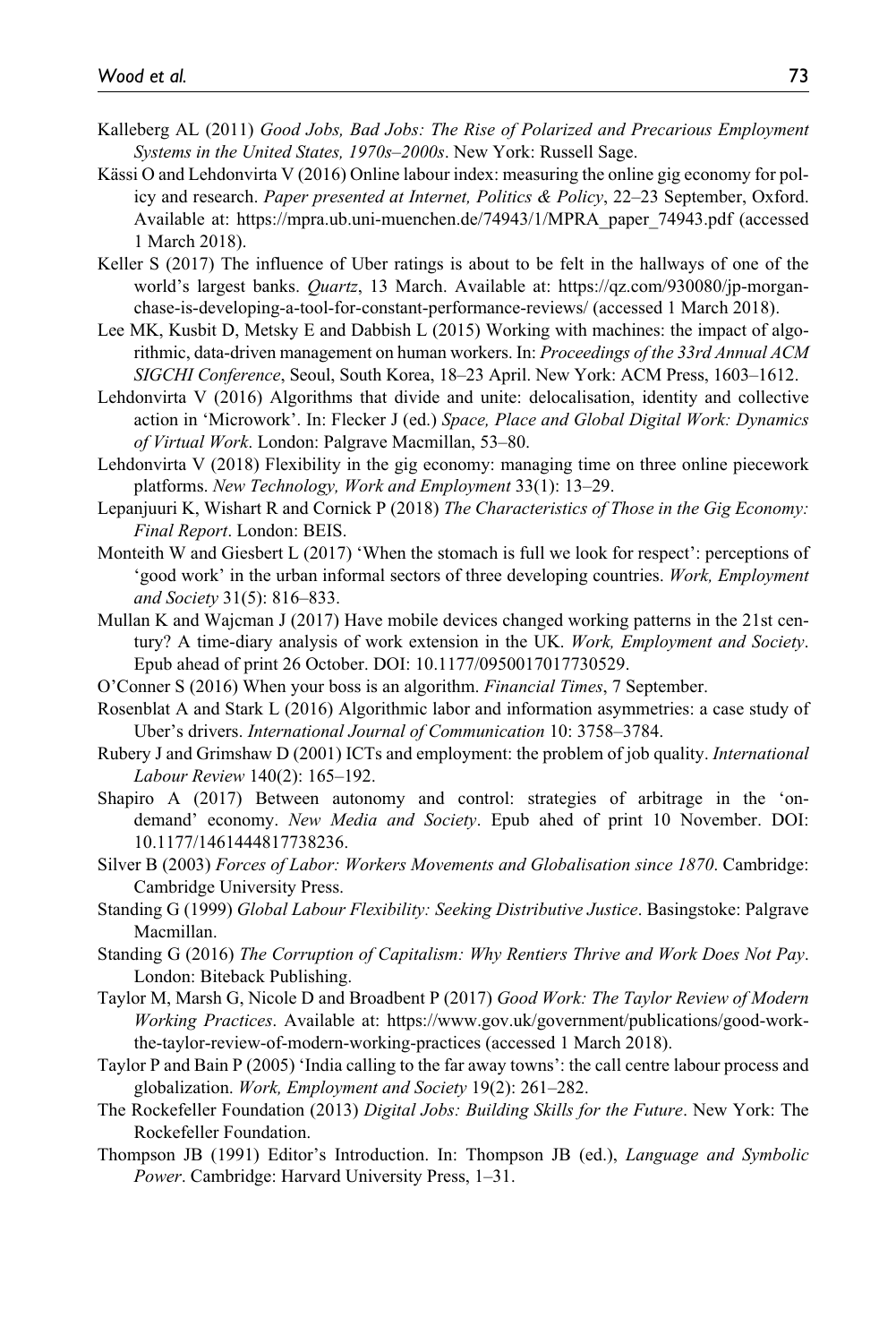- United Nations Development Programme (UNDP) (2016) *Human Development Report 2015: Work for Human Development*. New York: UNDP.
- Vaughan D (1992) Theory elaboration: the heuristics of case analysis. In: Ragin H and Becker S (eds) *What Is a Case? Exploring the Foundations of Social Inquiry*. Cambridge: Cambridge University Press, 173–202.
- Webster E, Lambert R and Bezuidenhout A (2008) *Grounding Globalization: Labour in the Age of Insecurity*. Oxford: Blackwell.
- Wood AJ (2016) Flexible scheduling, degradation of job quality and barriers to collective voice. *Human Relations* 69(10): 1989–2010.
- Wood AJ (2017) Powerful times: flexible discipline and schedule gifts at work. *Work, Employment and Society*. Epub ahead of print 15 August. DOI: 10.1177/0950017017719839.
- Wood AJ and Burchell BJ (2018) Unemployment and well-being. In: Lewis A (ed.) *The Cambridge Handbook of Psychology and Economic Behaviour*. Cambridge: Cambridge University Press, 234–259.
- Woodcock J (2017) *Working the Phones: Control and Resistance in Call Centres*. London: Pluto Press.
- World Bank (2016) *World Development Report 2016: Digital Dividends*. Washington, DC: World Bank.
- Wright EO (2000) Working-class power, capitalist-class interests, and class compromise. *American Journal of Sociology* 105(4): 957–1002.

Alex J Wood is a researcher at the Oxford Internet Institute, University of Oxford, UK. His research focuses on the changing nature of labour. He is currently researching how remote gig work is transforming labour relations. His previous research focused on flexible and insecure forms of work such as zero-hours contracts. He also has a long-standing interest in the relationships between industrial relations, union renewal and emerging forms of workplace representation and patterns of inequality and class. His research has appeared in *Work, Employment and Society*, *Human Relations*, *New Technology*, *Work and Employment* and *Industrial Relations Journal*.

Mark Graham is the Professor of Internet Geography at the Oxford Internet Institute and a Turing Fellow at the Alan Turing Institute. He is currently working with colleagues on a five-year project to study 'knowledge economies' in Sub-Saharan Africa. This work entails looking at the geographies of information production, low-end (digital labour and freelancing) knowledge work and high-end (innovation hubs and bespoke information services) knowledge work across Africa. Because of the job quality issues found throughout the gig economy, he has also set up the 'Fairwork Foundation' in order to certify platforms that achieve minimum job quality standard for their workers.

Vili Lehdonvirta is an Associate Professor at the Oxford Internet Institute and a Turing Fellow at the Alan Turing Institute. He is an economic sociologist whose research focuses on digital technologies and how they are used to shape the organisation of economic activities in society, and with what implications to workers, consumers, business and policy. He is currently the Principal Investigator of *iLabour*, a five-year research project on the online gig economy funded by the European Research Council. His book *Virtual Economies: Design and Analysis* (2014, with Edward Castronova) is published by MIT Press.